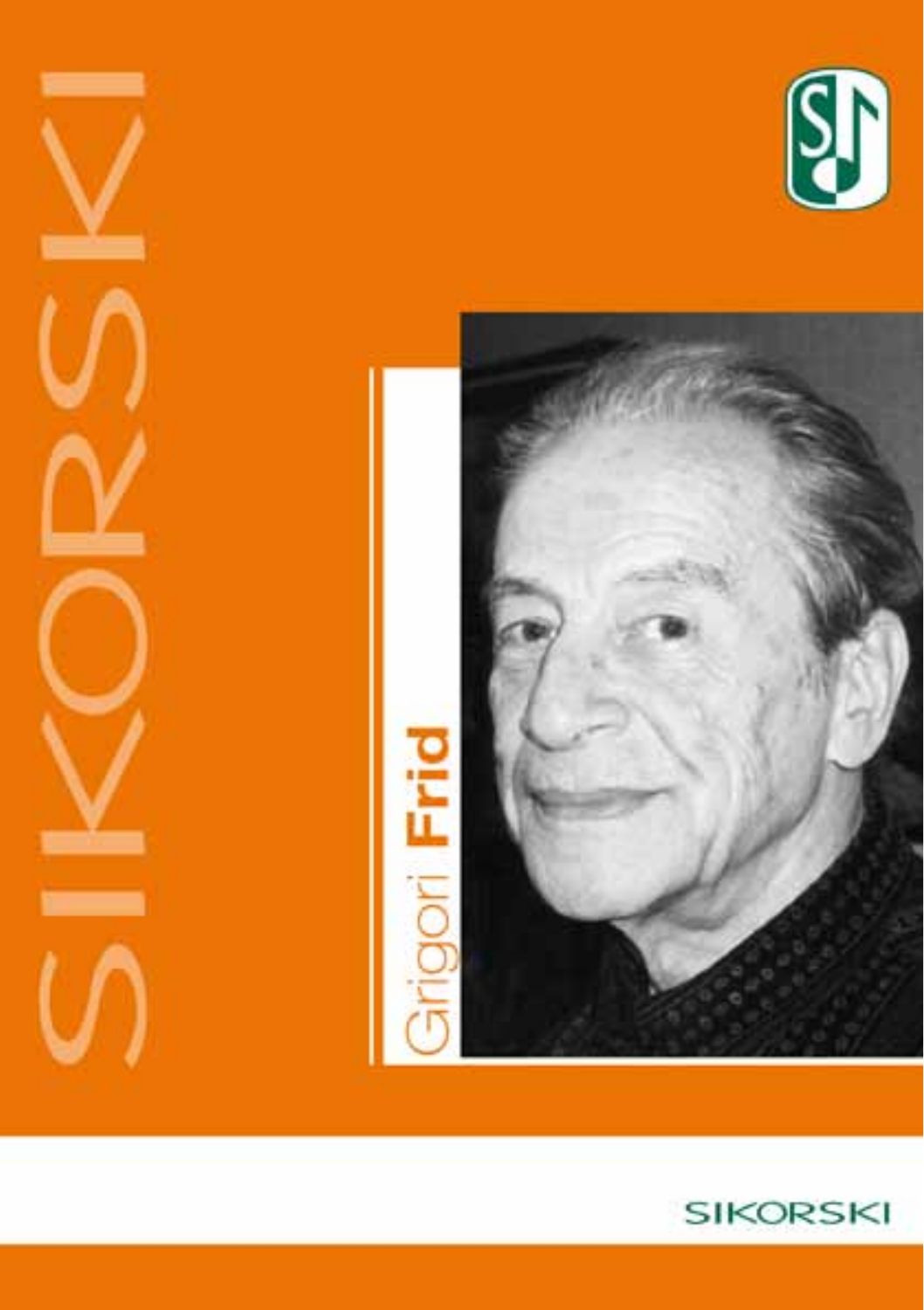g r i g o r i **f r i d**

 $\sqrt{\alpha}$ 



**SIKORSKI MUSIKVERLAGE HAMBURG** 

**sik 4/5664**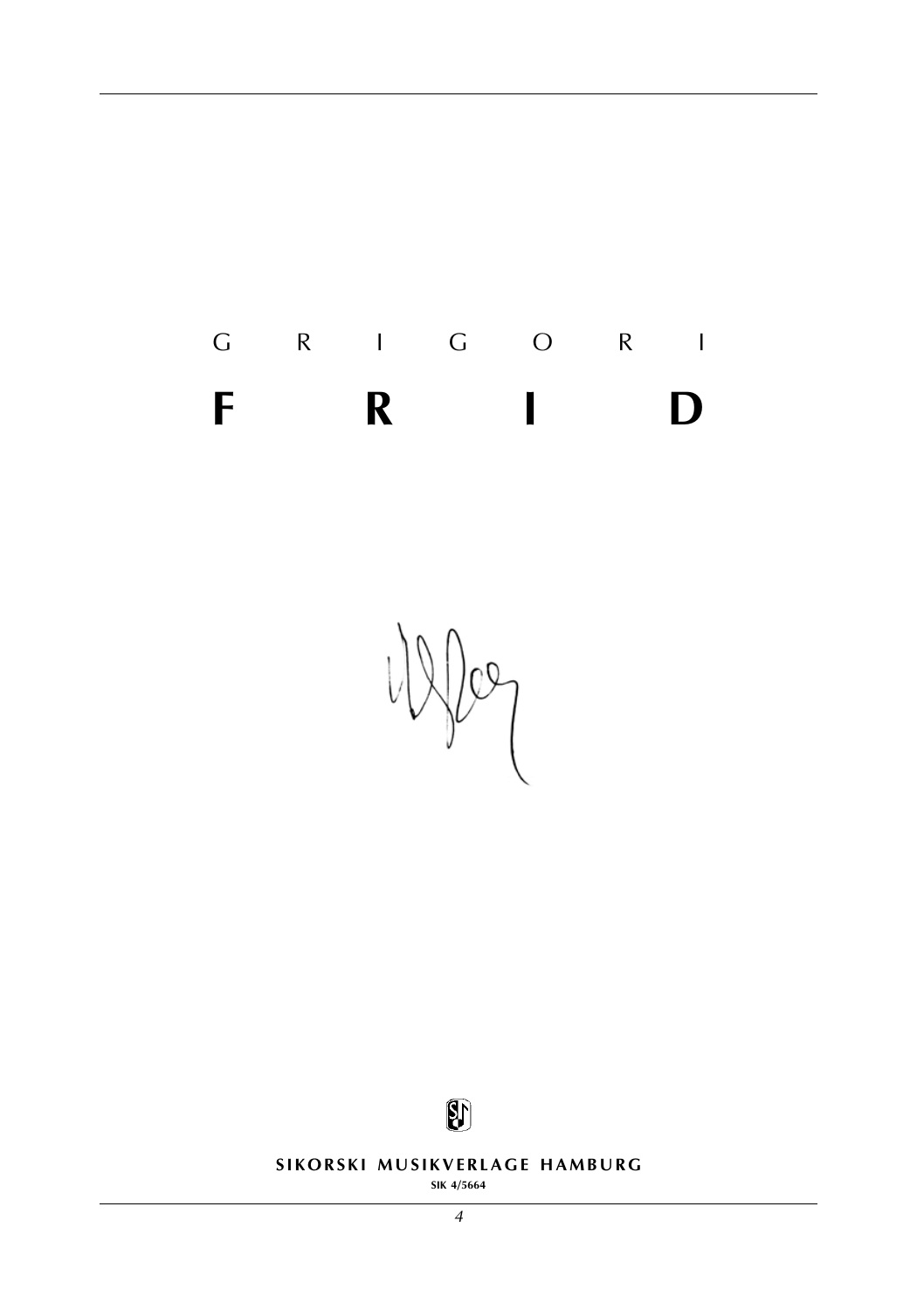### **contents**

| STAGE WORKS $\cdots$ |
|----------------------|
|                      |
|                      |
|                      |
|                      |
| <b>FILM MUSIC</b> 27 |
|                      |

| ALPHABETICAL INDEX |  |  |
|--------------------|--|--|
|--------------------|--|--|

sikorski Musikverlage 20139 hamburg phone: (+ 49) (0)40 / 41 41 00-0 · fax: (+ 49) (0)40 / 41 41 00-41 www.sikorski.de · contact@sikorski.de

**1 0 f e bru a r y 2 0 2 1**

cover photo © Sikorski archives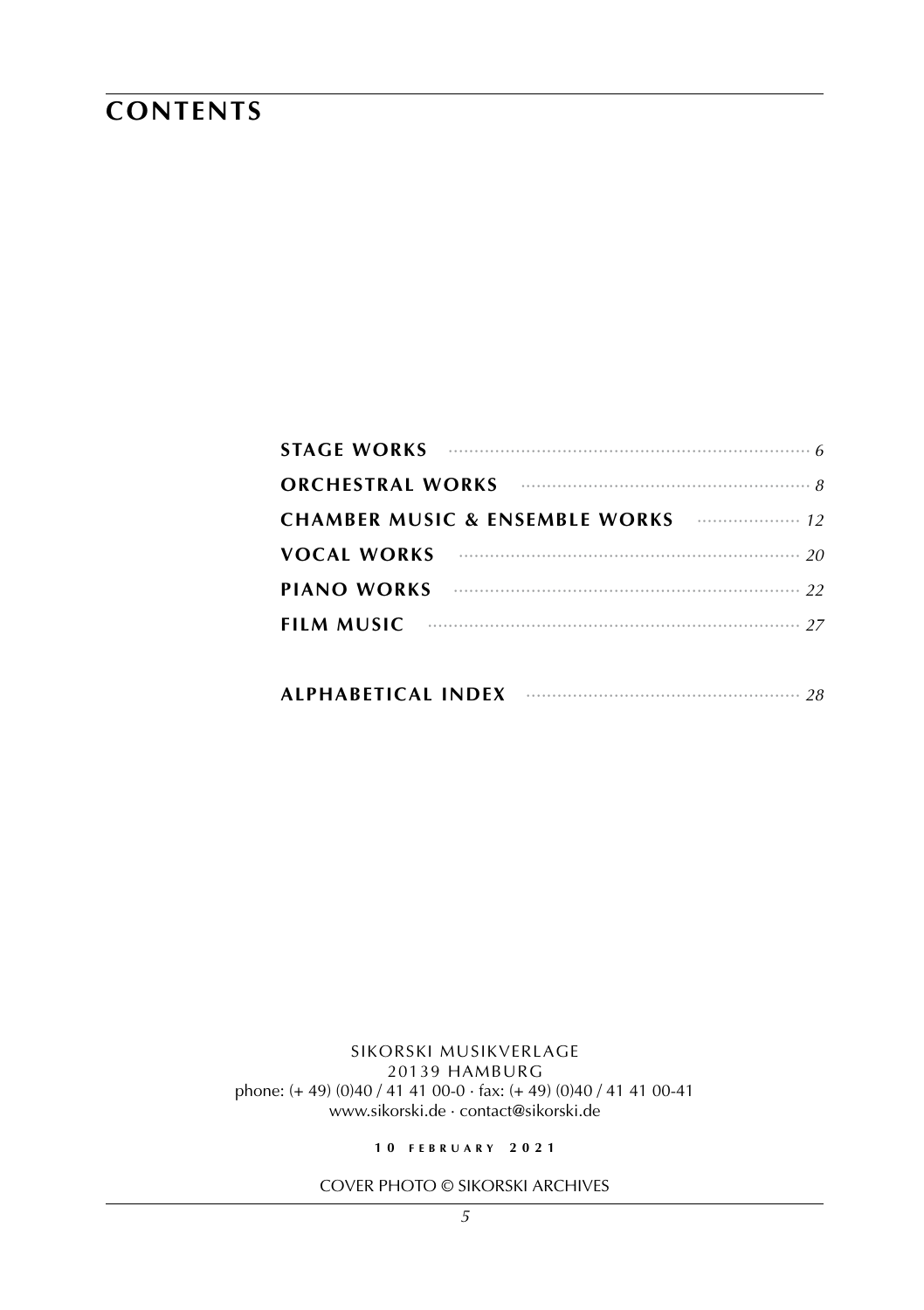## **stage works**

#### **the diary of anne frank** Op. 60 **1969**

Monodramatic opera in 4 scenes and 21 episodes by Grigori Frid based on the original diary of Anne Frank

[**Дневник Анны Франк.** Моноопера в 4-х действиях и 21-и картинах, соч. 60 **· Dnevnik Anny Frank.** Monoopera v 4-kh deistviyakh i 21-i kartinakh, soch. 60]

(in Russian – translation by Rita Rait-Kvalyova)

*German by Ulrike Patow, English version by James Briscoe and Alla Abramovich-Gomon, Czech text by Petr Stedron*

**DRAMATIS PERSONAE: Anne Frank (soprano)** 

 $1(pice).0.3(bass clar).0 - 0.2.1.0 - timp.2 perc (time, woodbl, side dr, cym,$ tam-t, bells, vibr), piano/cel. strings (5/0/4/3/2)

reduced version I:  $1$ (picc).0.1.1 – 0.1.0.0 – perc. piano/cel. strings  $(1/0/0/1/1)$ 

reduced version II: piano. perc. db

Duration: 60'

First concert performance with piano accompaniment: 18 May 1972, Moscow Nadezhda Yureneva (Anne) – M. Karandashova (piano)

First concert performance with orchestra: 7 May 1977, Kislovodsk

Soboleva (Anne) – Kislovodsk Philharmonic Orchestra – Leonid Shulman (conductor)

First scenic performance: 8 May 1977, Sverdlovsk

Margarita Vladimirova (Anne) – V. Vasiliev (conductor)

First scenic performance of the reduced version: 12 November 1999, Braunschweig Miriam Sharoni (Anne) – Matthias Wegele (conductor)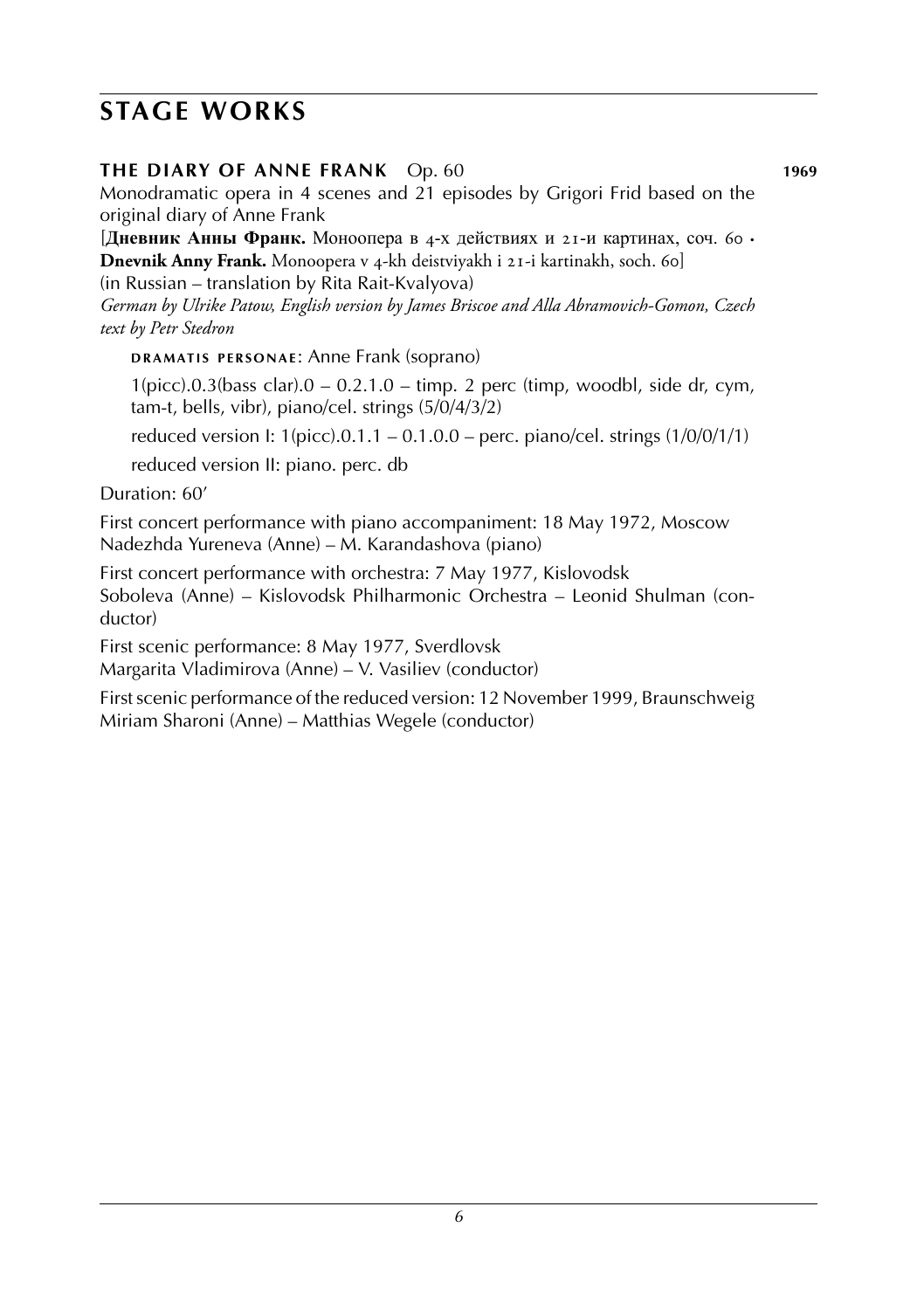## **stage works**

#### **letters of van gogh** Op. 69 **1975** Monodramatic opera in 20 parts by Grigori Frid based on the original texts of the letters of Vincent van Gogh to his brother Theo

[**Письма Ван Гога.** Моноопера в 20-и частьях, соч. 69 **· Pisma Van Goga.** Monoopera

v 20-i chastyakh, soch. 69]

(in Russian)

*German by Ulrike Patow*

- *1*. В мастерской [in the Workshop]
- *2*. Художник [The Artist]
- *3*. Встреча [Encounter]
- *4*. Едоки картофеля [The Potatoe Eaters]
- *5*. Притча [Metaphor]
- *6*. Размышление [Reflexion]
- *7*. Антверпен [Antwerp]
- *8*. Разговор с Христиной [Conversation with Christina]
- *9*. Дождь [Rain]
- *10*. Скорбная музыка [Mourning Music]
- *11*. Ночь [Night]
- *12*. Крестьянское кладбище [Peasant Cementery]
- *13*. Арль [Arles]
- *14*. Мистраль [Mistral]
- *15*. Колыбельная [Lullaby]
- *16*. Хижины [The Huts]
- *17*. Человек с отрезанным ухом [The Man with the Cut off Ear]
- *18*. Зима [Winter]
- *19*. Монастырь Сен-Поль [St. Paul Monastery]
- *20*. Жёлтое солнце [Yellow Sun]

**DRAMATIS PERSONAE: Vincent van Gogh (baritone)** 

0.0.1.0 – 0.0.0.0 – 2 perc (I: tgl, 4 Valdai bells, whip, cowbell, woodbl, 4 temple bl, tamb, side dr, susp.cym, glsp, xyl – II: tgl, whip, cowbell, 2 bongos, 4 tom-t, side dr, susp.cym, tam-t, anvil). piano. string quartet (or grouped strings). db

Duration: 60'

First concert performance: 29 November 1976, Moscow

Sergei Yakovenko (Van Gogh) – Yuri Nikolaevsky (conductor)

First scenic performance: 30 April 1984, Tallinn

H. Mijlberg (Van Gogh) – W. Pjachna (conductor)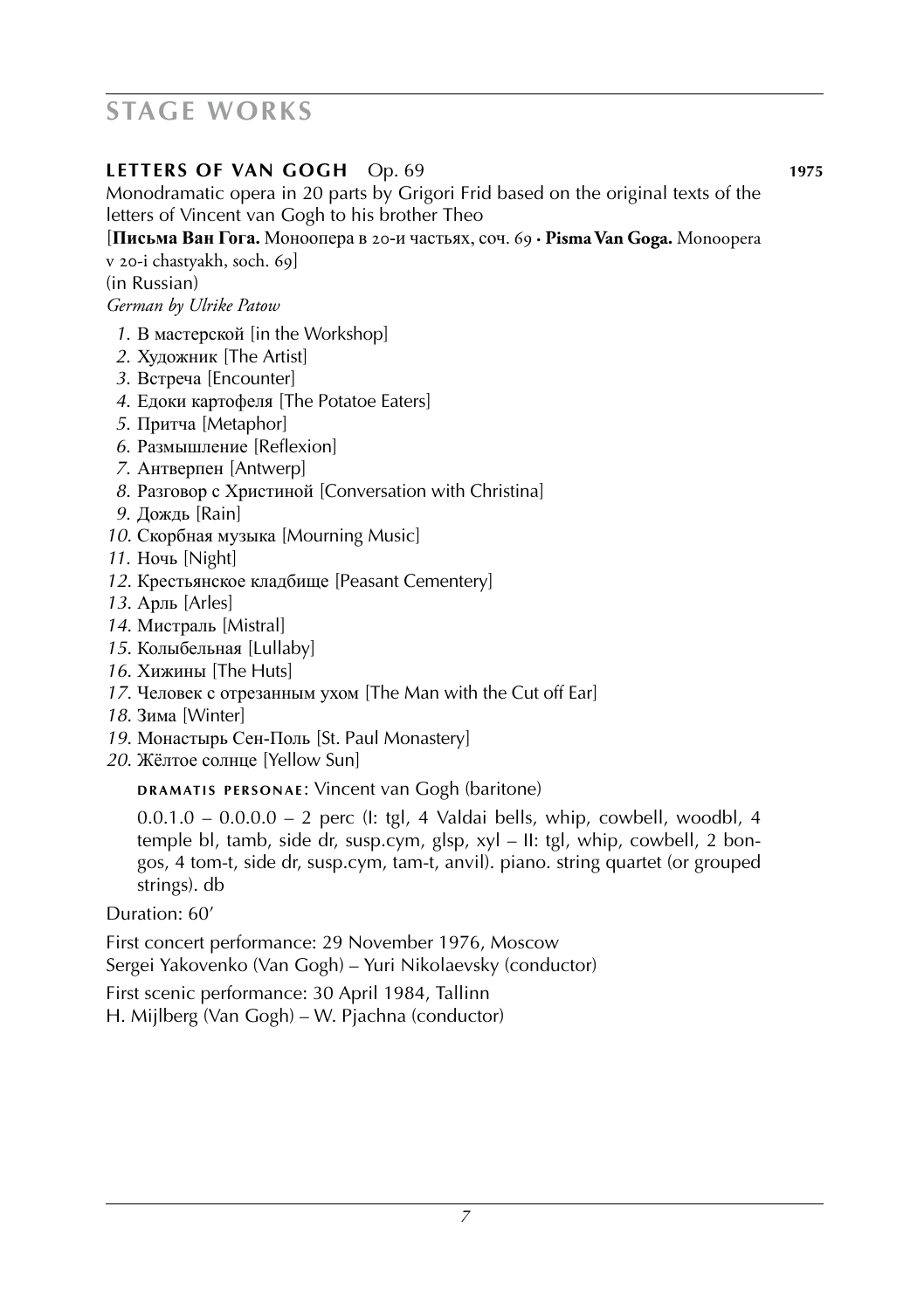#### **festival overture** Op. 30 **1957**

for large symphony orchestra

[**Праздничная увертюра** для большого симфоничекого оркестра, соч. 30 **· Prazdnichnaya uvertyura** dlya bolshogo simfonicheskogo orkestra, soch. 30]

one movement: Moderato · Allegro · Cantabile · Tempo I · Con anima · Doppio meno · Allegro molto

 $3(pice).2.3(bass clar).2 - 4.3.3.1 - perc (time, tamb, side dr, bass, dr, cym,$ xyl). strings

**FANTASIA CONCERTANTE** on Slovakian and Moravian Themes Op. 38, No. 2 for violin and orchestra **1955**

[**Концертная фантазия** на словацкие и моравские темы для скрипки с оркестром, соч. 38 № 2 **· Kontsertnaya fantasiya** na slovatskie i moravskie temy dlya skripki c orkestrom, soch. 38 № 2]

one movement: Andante ( $\sqrt{252}$  · Poco più mosso ( $\sqrt{256}$  ·  $\sqrt{256}$  · Più mosso ( $\sqrt{22}$ ) · Meno mosso ( $\sqrt{ }$  - 56) · Più mosso ( $\sqrt{ }$  - 72) · animato ·  $\sqrt{ }$  - 66 · Allegro assai ( $\sqrt{ }$  - 176) ·  $\downarrow$  168 · Poco meno mosso ( $\downarrow$  138) · Allegro ( $\downarrow$  160) · Allegro assai. Con fuoco ( ~ 176) · Meno mosso (J ~ 116-120) · Meno mosso · Poco meno mosso (J ~ 80) · Poco<br>. . . più mosso

#### **symphony no. 3** Op. 50 **1964**

for string orchestra and timpani

[**Симфония № 3** для струнного оркестра и литавр, соч. 50 **· Simfoniya № 3** dlya strunnogo orkestra i litavr, soch. 50]

- 1. Allegro ( $\sqrt{3}$  184) · Poco più tranquillo ·  $\sqrt{3}$  160 ·  $\sqrt{3}$  168 · Poco più tranquillo ·  $\sqrt{3}$  168 ·  $\frac{1}{2}$  – 176 ·
- 2. Lento ( $\sqrt{3}$  48) ·  $\sqrt{3}$   $\sqrt{5}$   $\sqrt{6}$  · Con agitazione · Espressivo molto ( $\sqrt{3}$  56) ·  $\sqrt{3}$  54-56 ·  $\sqrt{2}$  · Poco tranquillo ( $\sqrt{2}$  · Tranquillo ( $\sqrt{2}$  / 48)
- *3*. Allegro energico (↓ 132) · L'istesso tempo. Espressivo · ↓ 120

#### Duration: 34'

First performance: February 1965, Moscow, Large Hall of the Conservatoire Evgeni Svetlanov (conductor)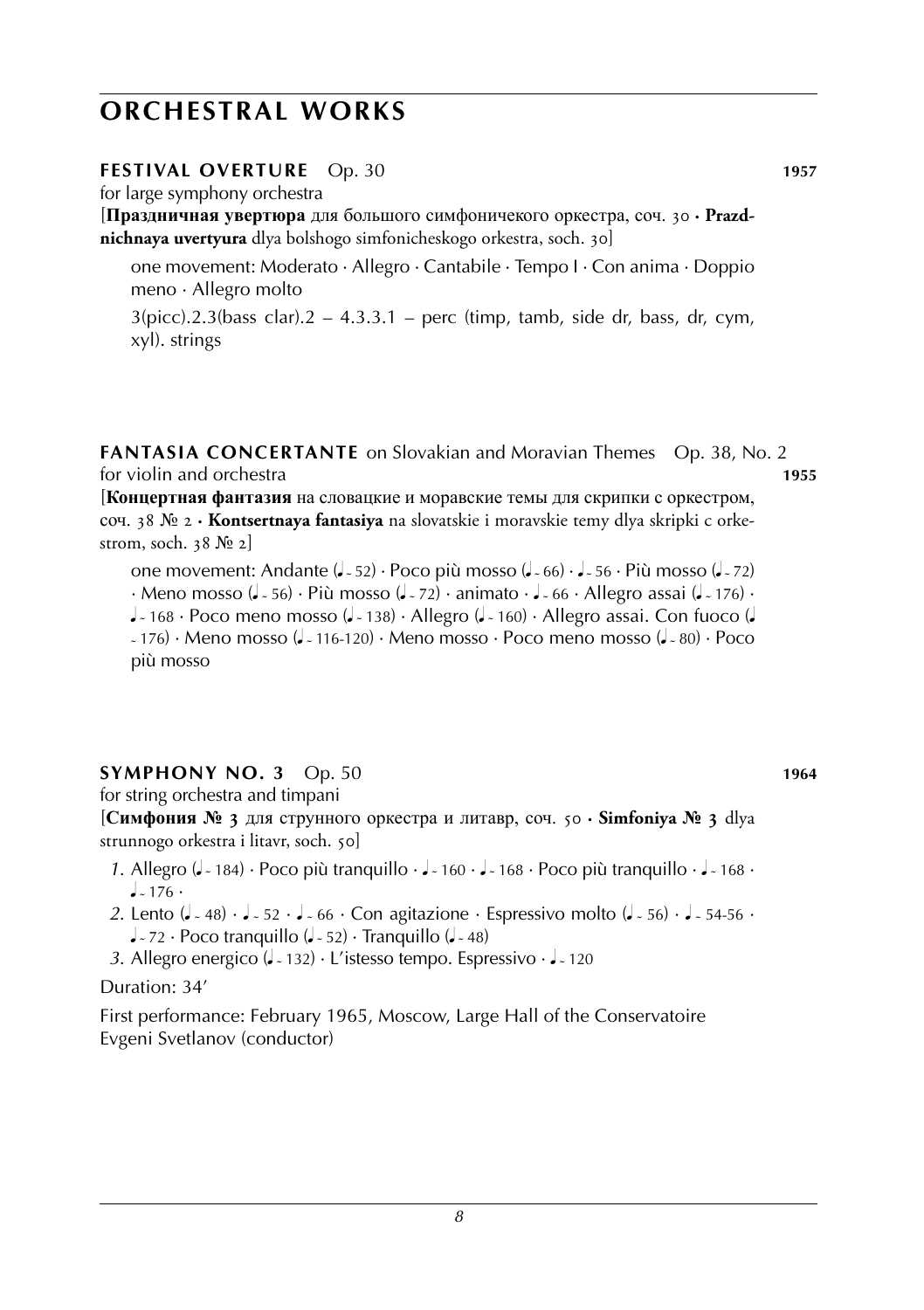#### **concert waltz 1964**

for variety orchestra (instrumentation by Arkadi Gelman)

[**Концертный вальс** для эстрадного оркестра **· Kontsertny vals** dlya estradnogo orkestra]

one movement: Moderato · Più mosso · Meno mosso · Tempo I

0.0.0.3sax(2alto,tenor).0 – 0.2.1.0 – perc. git. acc, piano, 2 vl

#### **concerto for viola and chamber orchestra** Op. 52 **1965** [**Концерт для альта и камерного оркестра**, соч. 52 **· Kontsert dlya alta i kamernogo orkestra**, soch. 52]

*Dedicated to Fyodor Druzhinin*

- *1*. Sonata *Moderato* (1 66) · *Con moto* (1 116) · *Poco più mosso* (1 120 126) · 1 132 ·  $\frac{1}{2}$  104 ·  $\frac{1}{2}$  · *Poco meno mosso* · *Doppio meno mosso* ( $\frac{1}{2}$  =  $\frac{1}{2}$ ) ·
	- *2*. Rondo *Allegro* (q . ˜ 90-96) · *Poco più mosso*
	- *3*. Ostinato *Sostenuto* (1 ~ 80-84) ·  $\sqrt{6.84}$  ·  $\sqrt{6.80}$  ·  $\sqrt{6.80}$  ·  $\sqrt{6.80}$  ·  $\sqrt{6.80}$  ·  $\sqrt{6.80}$ *vo e poco rubato · Poco più mosso* ( $\sim$  126) · *Poco tranquillo* ( $\sim$  112) · *Poco più mosso* (4 - 132) · *Meno mosso* (4 - 60-66) · *Con moto* (4 - 84-92) · 4 - 80 · *Poco tranquillo*<br>.  $($ •  $-66) \cdot$ •  $-84$

piano. strings  $(4/4/4/2/1)$  only piano score – is there a full score available?

#### **OVERTURE** Op. 56 **1967**

for orchestra

[**Увертюра** для оркестра, соч. 56 **· Uvertyura** dlya orkestra, soch. 56]

one movement: Allegro (k ~ 132) · Poco tranquillo (k ~ 120) · Tempo I (k ~ 132) · Più mosso (J. ~ 92) • Tempo I (J. ~ 132 Meno mosso) • J. ~ 120 • (Tempo I)

 $3(pice).2.2.2 - 4.3.3.1 - timp.$  perc (side dr, bass dr, cym, xyl). piano. strings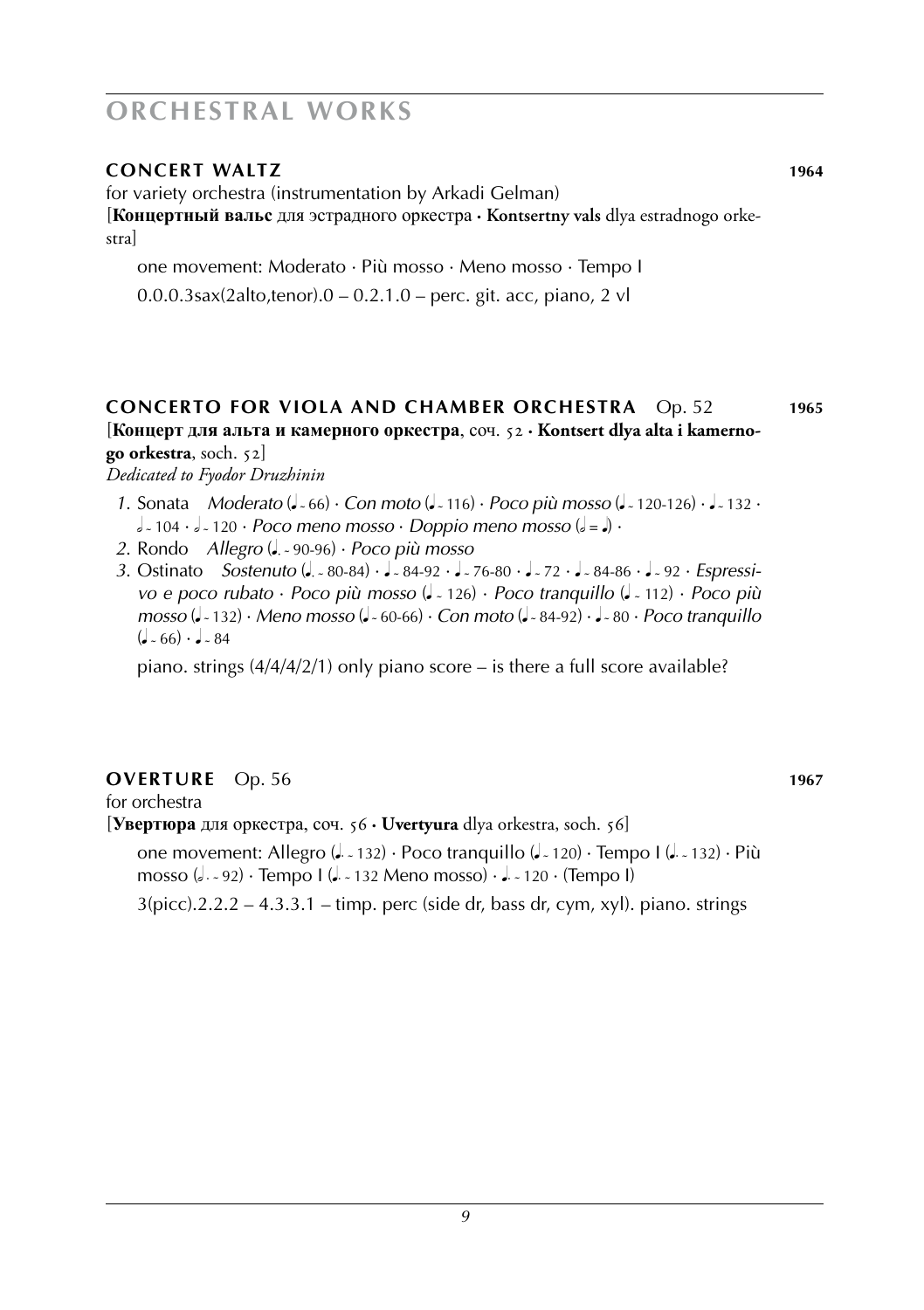#### **concerto for trombone and orchestra** Op. 55 **1968**

[**Концерт для тромбона с оркестром**, соч. 55 **· Kontsert dlya trombona s orkestrom**, soch. 55]

*Dedicated to Grigory Khersonsky*

- 1. Allegro energico (1 84) · Più mosso (1 100) · 1 104 · 1 92 · Tempo I · Più mosso
- 2. Lento (1 76) · 1 80-84 · 1 86 · 1 96-100 · 1 108-112 · Tempo I (1 76) · 1 84-86 ·  $\sqrt{2}$  – 96-100
- *3*. Allegro (q . ˜ 132) · Poco meno mosso · Rubato (quasi cadenza) · Tempo I

### **concerto for viola, piano and strings** Op. 73 **1981**

[**Концерт для альта, пианофорте и струнного оркестра**, соч. 73 **· Kontsert dlya alta, pianoforte i strunnogo orkestra**, soch. 73]

*1*. Lento *attacca*

*2*. Allegro moderato ( $\epsilon = \epsilon$ .) *attacca* 

3. Sostenuto · Sostenuto e espressivo  $(J = J)$  · Tranquillo e cantabile · Poco tranquillo

Duration: 34'

First performance: 1985, Moscow A. Bobrovsky (viola) – Chamber Orchestra of the Moscow Philharmonic – Igor Zhukov (conductor)

 ► *score:* **sik 8780**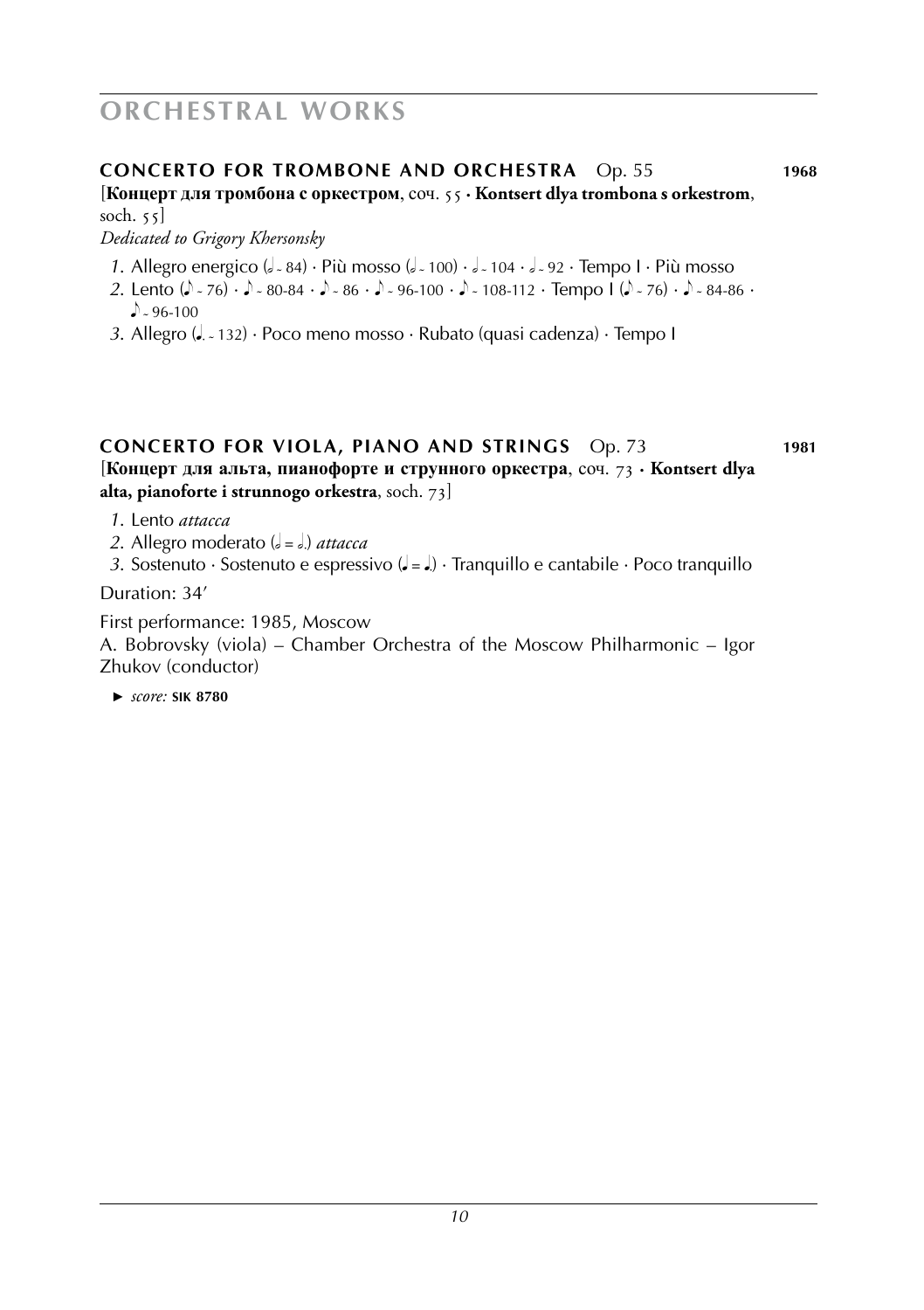#### **inventions** Op. 46(a) **19??**

for string orchestra. Arrangement from Inventions for piano, Op. 46 [**Инвенции** для струнного оркестра, соч. 46(а) **· Inventsii** dlya strunnogo orkestra, soch. 46(a)

- *1*. Инвенция [Invention] *Moderato risoluto* (1 × 80) · *Andante* (1 × 56-60) [corresponds to 'Prelude' from Op. 46]
- 2. Инвенция Andante risoluto (1 × 72) · Adagio (1 × 46) [corresponds to Invention No. 8 from Op. 46]
- 3. Инвенция *Allegretto* (1 ~ 120) · Poco sostenuto · 1 ~ 116 [corresponds to Invention No. 9 from Op. 46]
- 4. Инвенция *Allegro moderato* (2 132) [corresponds to Invention No. 11 from Op. 46]
- $5.$  *Инвенция Moderato assai* ( $\triangle$  ~ 96-100)  $\cdot$   $\triangle$  112-116  $\cdot$   $\triangle$  126  $\cdot$   $\triangle$  132  $\cdot$  $\sqrt{2}$  - 112 ·  $\sqrt{2}$  - 100 [corresponds to Invention No. 12 from Op. 46]
	- 6. Инвенция *Allegro giocoso* (1 ~ 152-160) [corresponds to Invention No. 15 from Op. 46]
	- *7*. Инвенция Lento  $(\lambda \cdot 66) \cdot \lambda \cdot 80 \cdot \lambda \cdot 96 \cdot \lambda \cdot 100 \cdot \lambda \cdot 60$ [corresponds to Invention No. 16 from Op. 46]

Only the first 8 bars of No. 1 tally with those of Op. 46, 1 – then being followed by new musical material. The piece is considerably shorter in this version.

 ► *for the original version see:* PIANO WORKS: I n v e n t i o n s , Op. 46 [1964]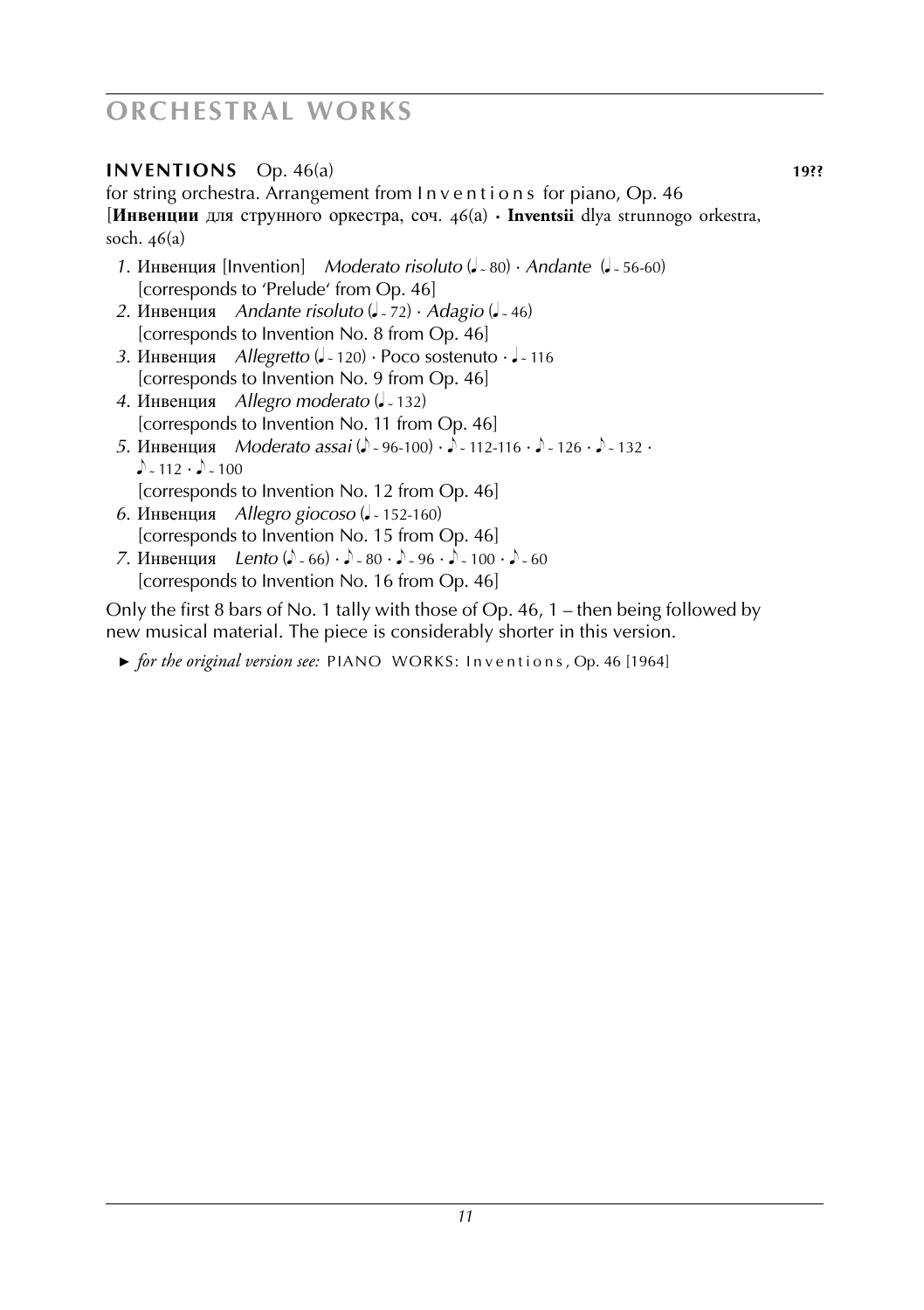**the calendar of nature.** Ten Children's Pieces for violin

| and piano $Op. 17$ , No. 2                                                                                             | 1948 |
|------------------------------------------------------------------------------------------------------------------------|------|
| [Календарь природы. Десять детских пьес для скипки и фортепиано, соч. 17 № 2 .                                         |      |
| Kalendar prirody. Desyat detskikh pyes dlya skripki i fortepiano, soch. 17 No. 2]                                      |      |
| 1. Весна движется [Spring is Arriving] Andantino                                                                       |      |
| 2. Птичик [The Little Bird] Allegretto                                                                                 |      |
| 3. Всходы [Spouts] Marciale                                                                                            |      |
| 4. Осень [Autumn] Andante doloroso                                                                                     |      |
| 5. Ручеёк [The Rivulet] Легко, живо (leggiero) · Немиого медленнее (росо meno                                          |      |
| $mosso) \cdot Team$ I (Tempo I)                                                                                        |      |
| 6. Закат года [Sunset] Умренно (Moderato)                                                                              |      |
| 7. Светлая капель [A Sparkling Drop] <i>Умренно певуче (Moderato cantabile)</i>                                        |      |
| 8. Заинька [Bunny] Сдержанно (Moderato sostenuto)                                                                      |      |
| 9. Осинкам холодно [The Wasps Feel Cold] Умренно певуче (Andante cantabile)                                            |      |
| 10. Лисий гон [Fox Hunting] Стремительно (Allegro molto) • Немного медлен-<br>нее (росо meno mosso) · Темп I (Тетро I) |      |
|                                                                                                                        |      |

#### **THREE PIECES** Op. 17, Nos. 6, 7, 8 **19**??

for clarinet and piano

[**Три пьесы для кларнета и фортепиано**, соч. 17 № 6, 7, 8 **· Tri pyecy dlya klarneta i fortepiano**, soch. 17 No. 6, 7, 8]

- *1*. Закат года [Sunset] *Moderato*
- *2*. Светлая капель [A Sparkling Drop] *Moderato cantabile*
- *3*. Заинька [Bunny] *Moderato sostenuto*

#### **string quartet no. 3** Op. 20 **1949**

#### [**Струнный квартет № 3**, соч. 20 **· Strunny kvartet No. 3**, soch. 20]

- *1*. Moderato ( $\sqrt{ }$  112)  $\cdot$  Calmo ( $\sqrt{ }$   $\sim$  84)  $\cdot$  Tempo I ( $\sqrt{ }$   $\sim$  112)  $\cdot$  Poco meno mosso ( $\sqrt{ }$   $\sim$  104)  $\cdot$ Molto calmato  $(1 - 76)$
- 2. Allegretto (1 120)
- 3. Andante cantabile  $(1 54) \cdot (1 60) \cdot (1 54)$
- 4. Vivace (**J** ~ 152)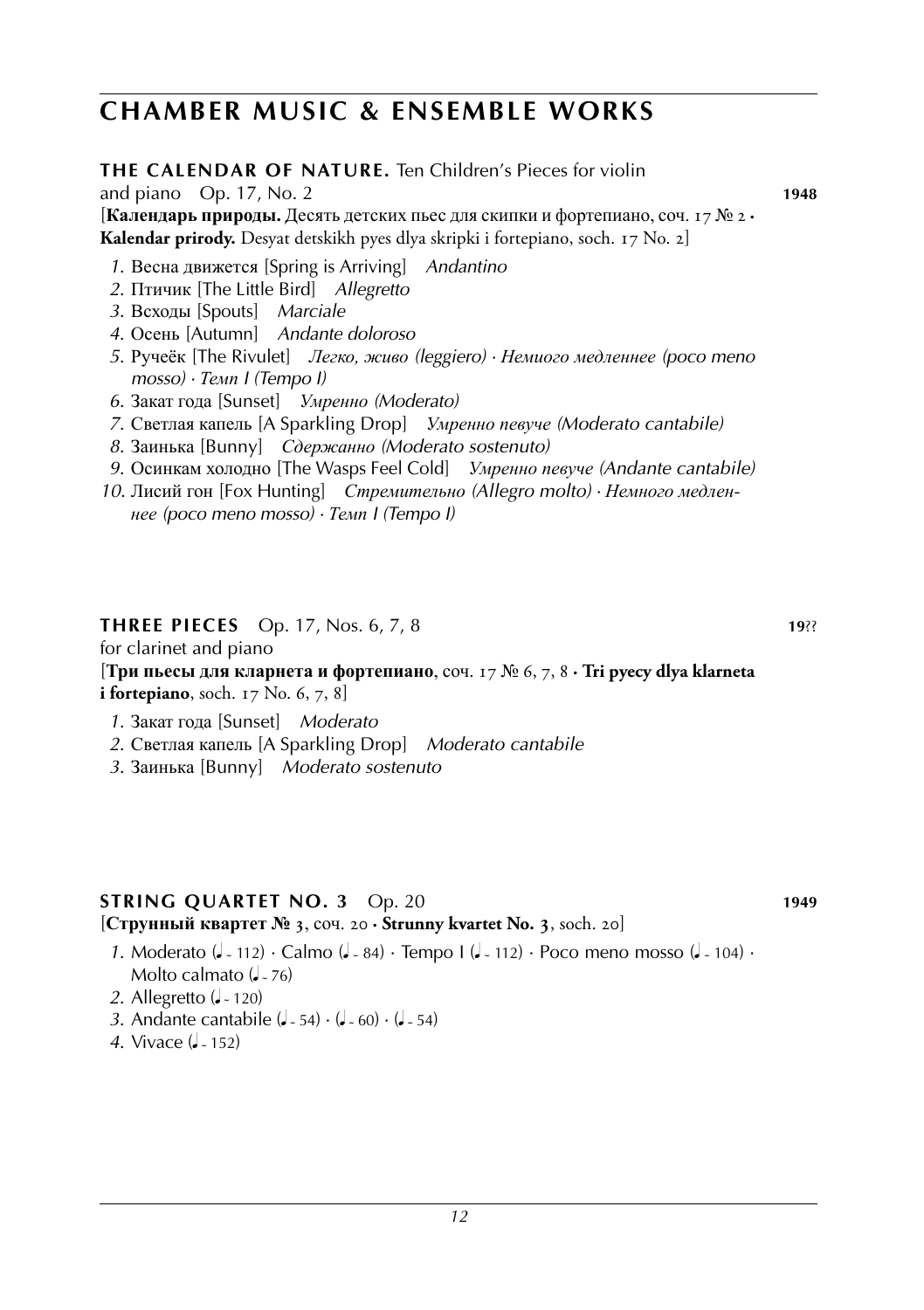#### **STRING QUARTET NO. 4** Op. 29 **1957**

[**Струнный квартет № 4**, соч. 29 **· Strunny kvartet No. 4**, soch. 29] *Dedicated to the Borodin Quartet (Rostislav Dubinsky, Yaroslav Alexandrov, Dmitri Shebalin, Valentin Berlinsky)*

- 1. Allegro ( $\sqrt{ }$  144) · Poco meno mosso · Poco tranquillo
- 2. Presto (d. ~ 108) · d. ~ 100 · Tempo I (d. ~ 108)
- *3*. Lento · Poco più mosso · Tempo I · Poco più mosso · Tempo I
- *4*. Moderato · A tempo poco tranquillo · Poco tranquillo

First Performance: 1959 Borodin Quartet

# **sonatina for violin and piano** in G major Op. 32 **1956**

[**Сонатина для скрипки и фортепиано**, соч. 32 **· Sonatina dlya skripki i fortepiano**, soch. 32]

- *1*. Allegretto (J. 120-126)
- *2*. Andante
- *3*. Тема с вариациями [Theme with variations] Theme *Allegro* · Variation I · Variation II · Variation III · Variation IV *attacca* · Variation V *Meno mosso* · Variation VI *con moto (Poco più mosso)* · Variation VII · Variation XIII · Variation IX

#### **sonata for violoncello and piano no. 2** Op. 33 **1959** [**Соната № 2 для виолончели и фортепиано**, соч. 33 **· Sonata No. 2 dlya violoncheli i fortepiano**, soch. 33]

- *1*. Moderato appassionato · Poco tranquillo · Poco meno mosso · Più mosso
- *2*. Grave e molto espressivo · Poco più animato · Ancora più animato · Con moto e molto espressivo · Tempo I · Poco più mosso · Tempo I · Poco tranquillo
- *3*. Allegro · Meno mosso · Tranquillo · Poco sostenuto · Tempo I · Poco meno mosso · Tempo I · Molto più mosso · Pesante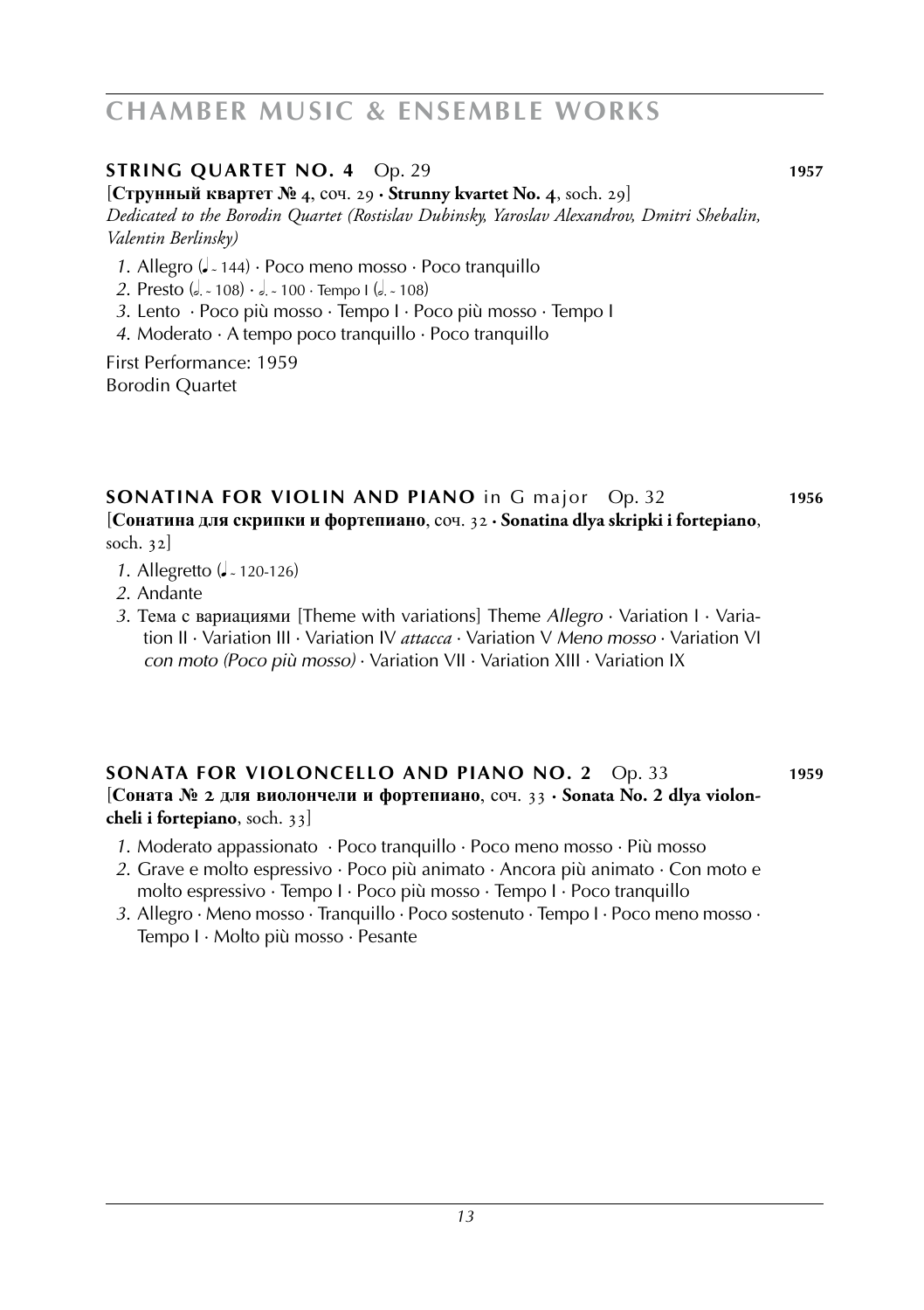#### **sonatina for flute and piano** Op. 21 **1952**

[**Сонатина для флейты и фортепиано**, соч. 21 **· Sonatina dlya fleity i fortepiano**, soch. 21]

- *1*. Allegro con brio ( $\ell > 72$ ) · Espressivo ( $\ell = 72$ -72-76) · Allegro con brio ( $\ell = 72$ ) · Espressivo ( $d = 1 \times 76$ ) · Allegro con brio ( $d = 1 \times 72$ )
- 2. Andante con moto (J<sub>r</sub> 60) · Poco più mosso (J<sub>r</sub> 69) · Tempo I (Andante con moto)  $(1 - 60)$
- *3*. Allegro (J<sub>∼</sub> 192) · (J<sub>∼</sub> 184) · (J<sub>∼</sub> 192)

**sonatina for oboe and piano** in A major Op. 22 (9/16-10/1) **1949** [**Сонатина для гобоя и фортепиано** A-dur, соч. 22 **· Sonatina dlya goboya i fortepiano** A-dur, soch. 22]

- *1*. Певуче, спокойно [melodically, calmly] · Подвижно (Con moto)
- *2*. Медленно [calmly] · Несколько подвижнее (Con moto) · Начальный темп (Tempo I) *attacca*
- *3*. Легко, живо [Gently, vividly] · В темпе начала [Tempo primo]

The second movement also appeared separately as 'Мелодия соч. 22a' [Melody Op. 22a].

#### **divertimento for violin and piano** Op. 45, No. 1 **1969** [**Дивертисмент для скрипки и фортепиано**, соч. 45 № 1 **· Divertisment dlya skripki i fortepiano**, soch. 45 № 1]

- *1*. Прелюдия [Prelude] *Moderato energico* · *Cantabile* · *Tempo I* · *L'istesso tem po attacca*
- *2*. Прогулка и гроза [Stroll and Storm] *Allegretto* · *Poco sostenuto attacca*
- *3*. Перед разлукой [Before Parting] *Andante sostenuto*

#### **romance for flute and piano** Op. 45, No. 2 **1963**

[**Романс для флейты и фортепиано**, соч. 45 № 2 **· Romans dlya fleity i fortepiano**, soch. 45 No. 2]

one movement: Andantino cantabile  $\cdot$  Tempo I  $\cdot$  Tranquillo  $\cdot$  Più mosso (J  $\cdot$  100)  $\cdot$ Più mosso ( $\sqrt{ }$  108) · Più mosso ( $\sqrt{ }$  112) · Poco meno mosso ( $\sqrt{ }$  100) · Poco meno mosso (J ~ 80) · Più mosso (J ~ 100-104) · Tempo I (J ~ 84) · Più mosso (J ~ 96) · Meno mosso  $(1 - 80)$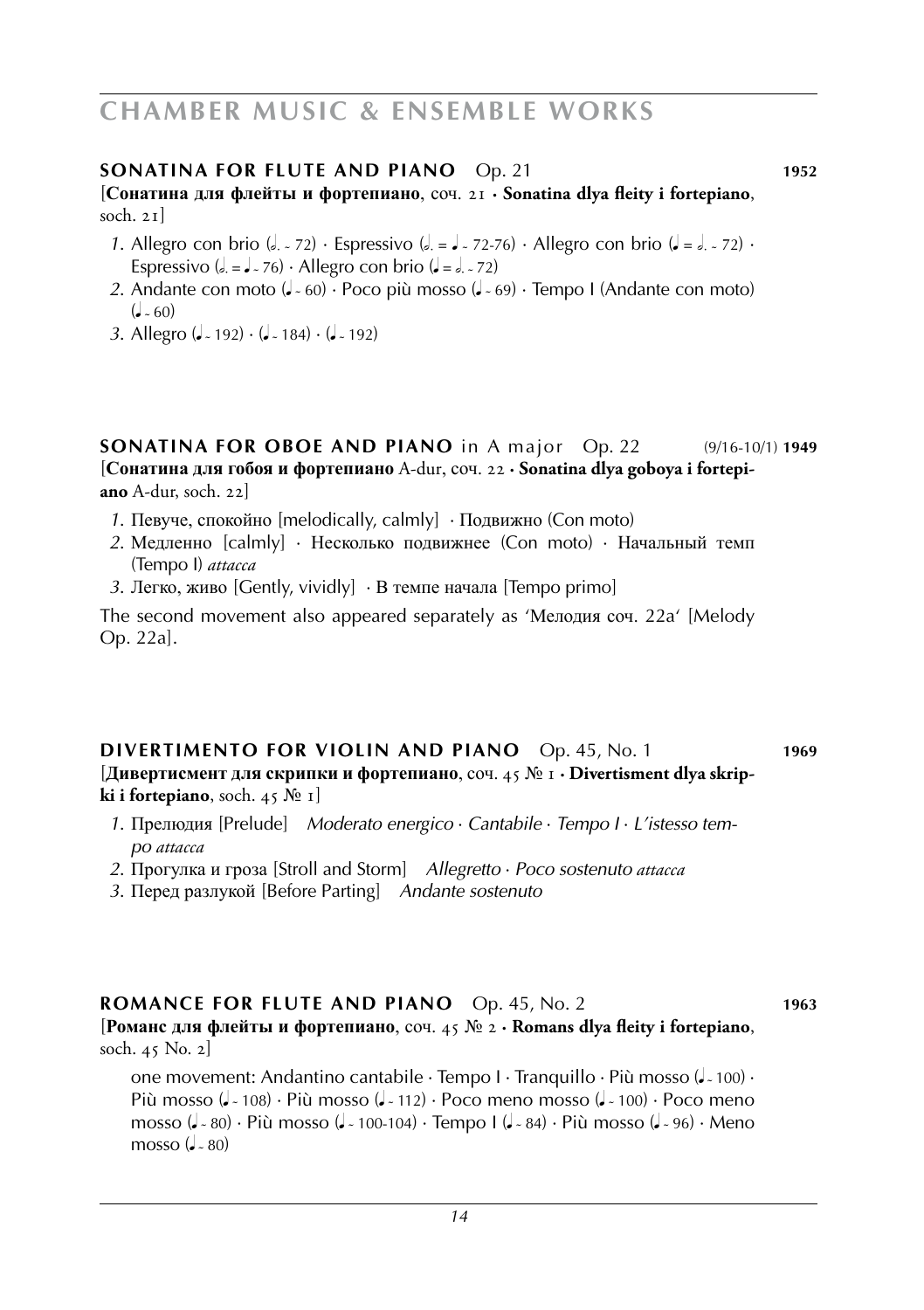#### **aria and intermezzo**

for violoncello and piano Op. 47 **1968**

[**Ария и интермеццо** для виолончели и фортепиано, соч. 47 **· Ariya i intermetstso** dlya violoncheli i fortepiano, soch. 47]

- *1*. Aria *Largo* (4 ~ 42-46) · 4 ~ 48-50 · *Tranquillo* (4 ~ 42-46)
- 2. Intermezzo *Allegretto* (1 ~ 112-116) · 1 120 · 1 ~ 126 · *Poco più mosso* (1 ~ 138) · *Poco meno mosso (*J. 132) · *Allegretto (*J. 112) · *Meno mosso* · *Largo (J. 4*6-48)

#### **sonata for violin and piano no. 2** Op. 51 **1964**

[**Соната № 2 для скрипки и фортепиано**, соч. 51 **· Sonata No. 2 dlya skripki i fortepiano**, soch. 51]

*Dedicated to Boris Goldstein*

1. Allegro ( $\sqrt{ }$ -168) · Poco tranquillo ( $\sqrt{ }$ -152)

*2*. Lento

3. Allegro (J<sub>r</sub> 69) · Poco tranquillo (J. <sub>72</sub>) · Tranquillo (J. <sub>750</sub>)

#### **sonata for clarinet and piano no. 1** Op. 53 **1966**

[**Соната № 1 для кларнета и фортепиано**, соч. 53 **· Sonata No. 1 dlya klarneta i fortepiano**, soch. 53]

- *1*. Moderato · Tempo I · Poco tranquillo
- *2*. Lento · Poco più mosso · Tempo I · Poco più mosso
- *3*. Allegro · Rubato · Tempo I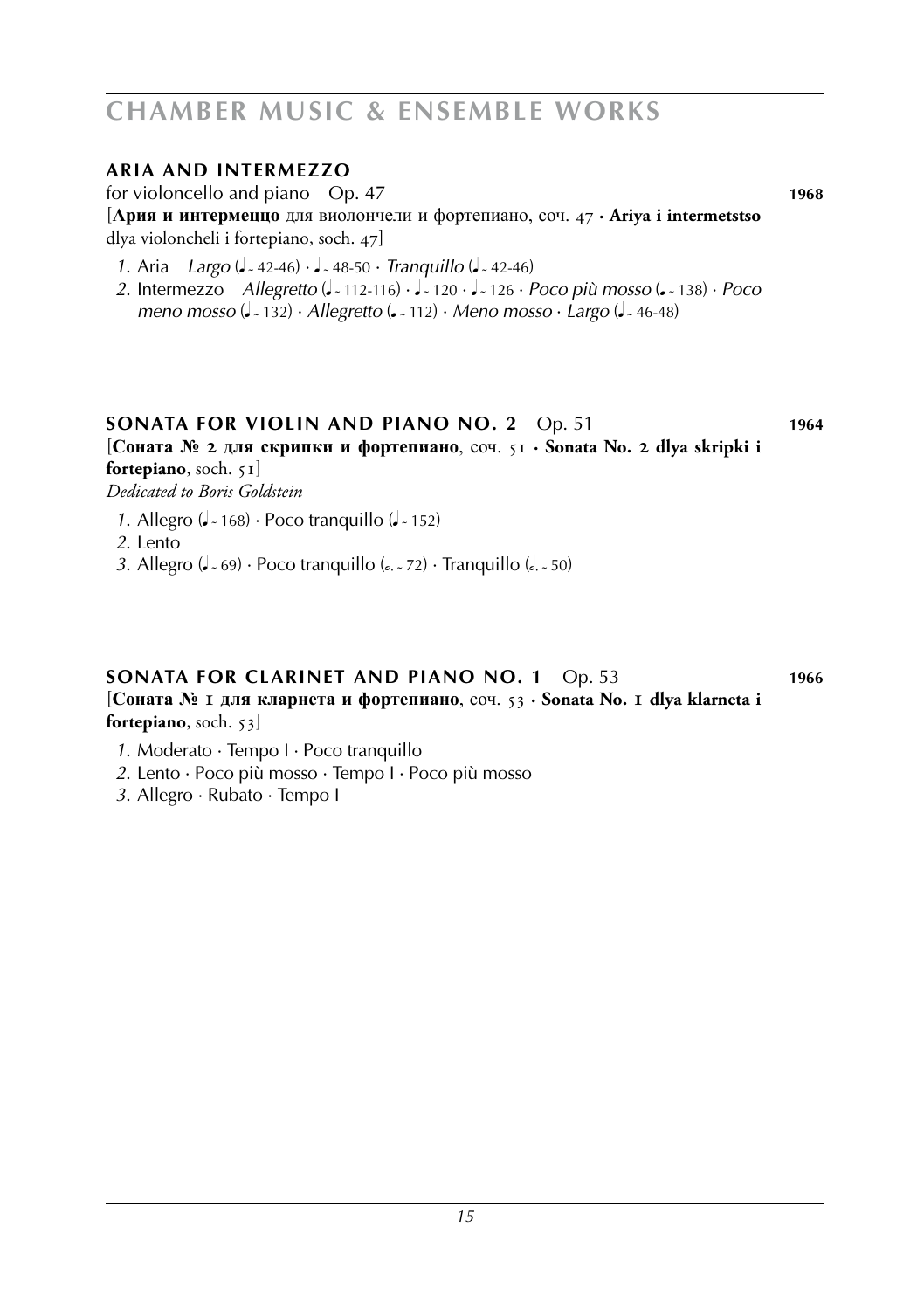#### **eight pieces for violoncello and piano 1967**

#### [**Восемь пьес для виолончели и фортепиано · Vosem pyes dlya violoncheli i fortepiano**]

- *1*. Simple Song
- *2*. Morning in the Garden
- *3*. Waltz
- *4*. Song of the Old Black Man
- *5*. Gray Duckling
- *6*. Flowers
- *7*. Cheerful Stroll
- *8*. Nocturne

Duration: 13'

These easy and moderately difficult pieces were conceived for educational purposes. Nos. 1-3 and 5-7 represent the composer's arrangements from his Children's Pieces for piano.

#### **sonata for violin and piano no. 3** Op. 57 **1968**

#### [**Соната № 3 для скрипки и фортепиано**, соч. 57 **· Sonata № 3 dlya skripki i fortepiano**, soch. 57]

one movement: Sostenuto (J ~ 60-62) · (J ~ 66-69) · (J ~ 76) · Poco più mosso (J ~ 84) ·<br>— Tempo I (<sup>q</sup> ˜ 66) · Poco più mosso (<sup>q</sup> ˜ 96) · (<sup>q</sup> ˜ 100) · (<sup>h</sup> ˜ 86) · (<sup>h</sup> ˜ 92) · Molto risoluto · Con moto  $(1 - 84)$  · Meno mosso  $(1 - 80-84)$  · Poco meno mosso  $(1 - 69)$  · Tempo I  $(1 - 84) \cdot$  Sostenuto  $(1 - 72 - 76)$ 

#### **sonata for clarinet and piano no. 2** Op. 62, No. 2 **1971** [**Соната № 2 для кларнета и фортепиано**, соч. 62 № 2 **· Sonata No. 2 dlya klarneta i fortepiano**, soch. 62 № 2]

- *1*. Moderato (J. ~ 76-80) · (J. ~ 86) · (J. ~ 100) · Poco meno mosso (J. ~ 86) · Allegro (J. ~ 112) · (J ~ 96) · Più mosso (J ~ 168)
	- 2. Lento (a piacere) (2 56-66)
- *3.* Moderato (con moto) (1 ~ 132) · Tempo I (1 ~ 132-138) · Poco tranquillo (1 ~ 86) · Tranquillo (J ~ 70-72)

Op. 62, No. 2 may alternatively be performed with an oboe instead of a clarinet. The composer provided an additional matching solo part.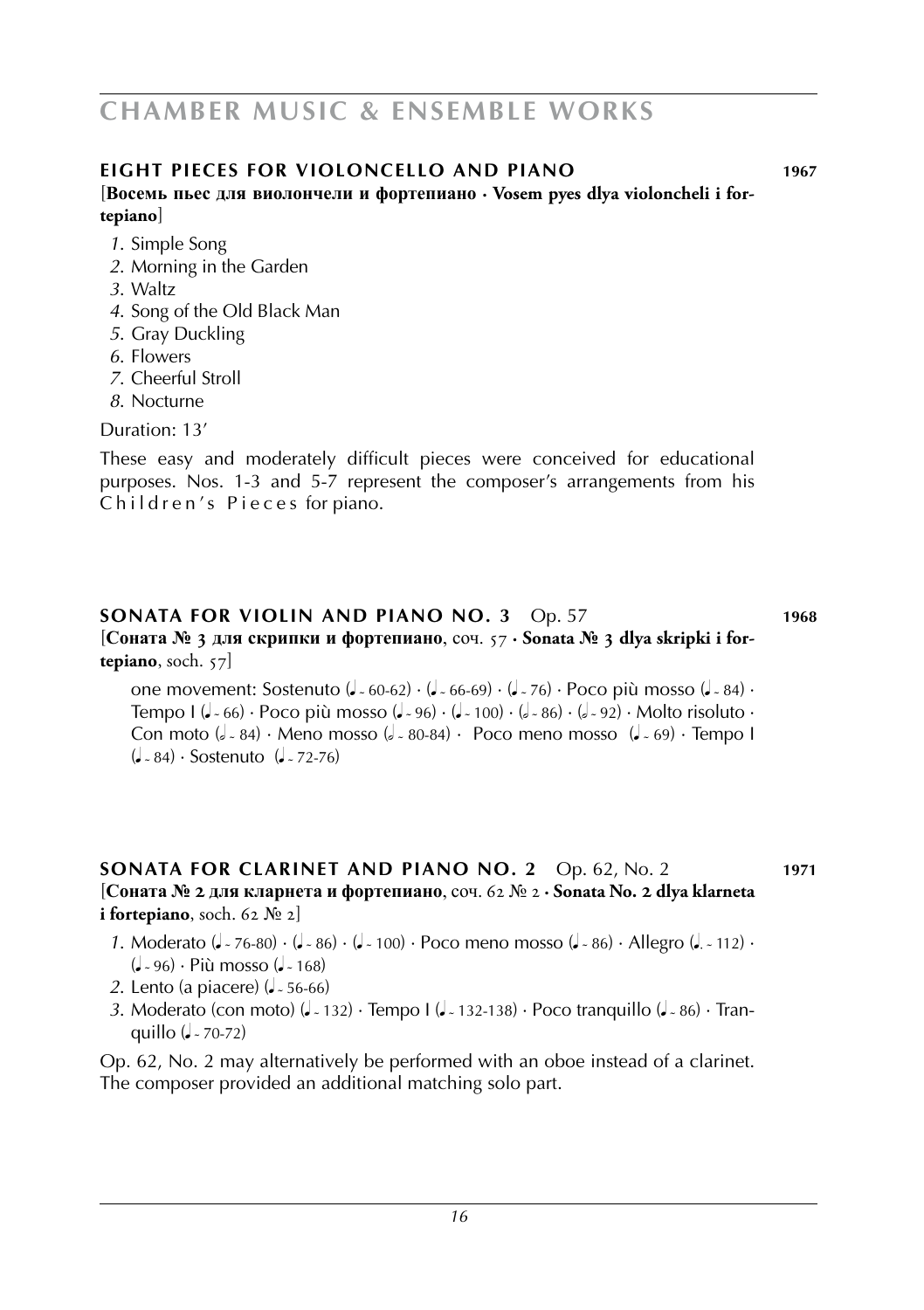**sonata for viola and piano no. 1** Op. 62, No. 1 **1972**

[**Соната № 1 для альта и фортепиано**, соч. 62 № 1 **· Sonata No. 1 dlya alta i fortepiano**, soch. 62 No. 1]

*Dedicated to Fyodor Druzhinin*

1. Tranquillo e molto cantabile ( $\sqrt{3}$   $\approx$  80)  $\cdot$  ( $\sqrt{3}$   $\approx$  76)

- 2. Allegro (**J** ~ 152) *attacca*
- *3*. Lento (**J** ~ 72-76)

Duration: 13'

First Performance: 1974, Moscow

Fyodor Druzhinin (viola)

The first performance took place in Dmitri Shostakovich's private appartment.

CD: **TOCC 0330** Elena Artamanova (viola) – Christopher Guild (piano)

#### **six pieces for string quartet** Op. 64 **1972** [**Шесть пьес для двух скрипок, альта и виолончели**, соч. 64 **· Shest pyes dlya dvukh skripok, alta i violoncheli**, soch. 64]

- *1*. Пьеса на пяти звуках [Piece on Five Notes] *Lento* · *Tempo I*
- *2*. Бурлеска [Burlesque] *Allegretto* · *Largo* · *Tempo I*
- *3*. Интерлюдия [Interlude] *Adagio cantabile*
- *4*. Марш [March] *Tempo di marcia attacca*
- *5*. Скорбная музыка [Mourning Music] *Andante* · *Tempo I*
- *6*. Финал [Finale] *Allegro energico*

#### **six pieces for viola and piano** Op. 68 **1975**

[**Шесть пьес для альта и фортепиано**, соч. 68 **· Shest pyes dlya alta i fortepiano**, soch. 68]

*Dedicated to Viktor Markovich Midler*

- *1*. Moderato · Poco tranquillo
- *2*. Con moto (Moderato)
- *3*. Allegretto
- *4*. Andantino *attacca*
- *5*. Allegro ma non troppo
- *6*. Lento

Duration: 14'

CD: **TOCC 0330** Elena Artamanova (viola) – Christopher Guild (piano)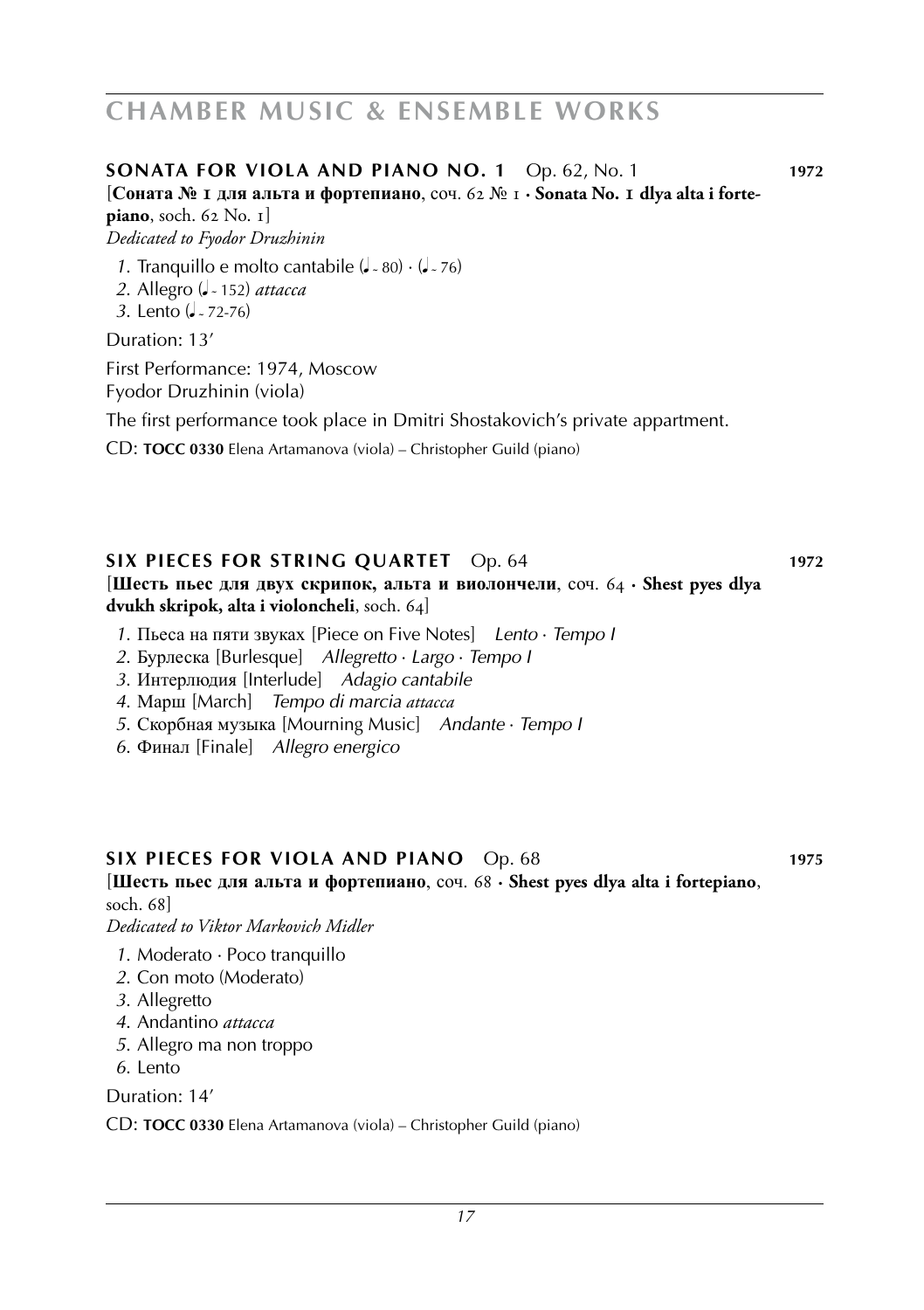#### **STRING QUARTET NO. 5** Op. 70 **1977**

[**Струнный квартет № 5**, соч. 70 **· Strunny kvartet No. 5**, soch. 70] *In commemoration of the sesquicentennial of Ludwig van Beethoven's death*

one movement: Adagio e molto espressivo (d ~ 46-50) · d ~ 56 · d ~ 60 · d ~ 120 · d ~ 126 ·<br>. Allegro (J ~ 168) · Poco sostenuto (J ~ 144-152) · L'istesso tempo. Molto energico ·<br>|  $\downarrow$  ~ 168 · L'istesso tempo ( $\downarrow$  ~ 168). Quasi Cadenza ·  $\downarrow$  ~ 160 · Meno mosso ( $\downarrow$  ~ 56) · Adagio e molto espressivo (1/46-50)  $\cdot$  Adagio sostenuto (1/40-44)

Duration: 11'

 ► *score and parts:* **sik 8902**

#### **piano quintet** Op. 72 **1981**

[**Фортепианный квинтет**, соч. 72 **· Fortepianny kvintet**, soch. 72]

- *1*. Adagio *attacca*
- *2*. Moderato · (Allegro moderato) *attacca*
- *3*. Lento · Doppio movimento. Allegretto  $(\lambda = \lambda)$  · Tranquillo · Doppio meno mosso. Adagio ( $\epsilon = 1$ )

First performance: 14 March 2014, Kempten Atrium Quartet – Oliver Triendl (piano)

#### **sonata for violoncello and piano no. 3** Op. 74 **1984** [**Соната-Фантазия. Соната № 3 для виолончели и фортепиано**, соч. 74 **· Sonata-Fantaziya. Sonata № 3 dlya violoncheli i fortepiano**, soch. 74]

one movement: Adagio · Tranquillo

First Performance: 1984

Natalia Gutman (violoncello) – Irina Kondinskaya (piano)

#### **sonata for clarinet and piano no. 3** Op. 75 **1982** [**Соната № 3 для кланета и фортепиано**, соч. 75 **· Sonata № 3 dlya klarneta i fortepiano,** soch. 75] *Dedicated to Tatyana Sergeeva and Alexander Ivanov 1*. Adagio · Poco sostenuto

*2*. Allegro · Moderato assai. Rubato · Moderato assai · Adagio · Tranquillo

First performance:

Tatyana Sergeeva (clarinet) – Alexander Ivanov (piano)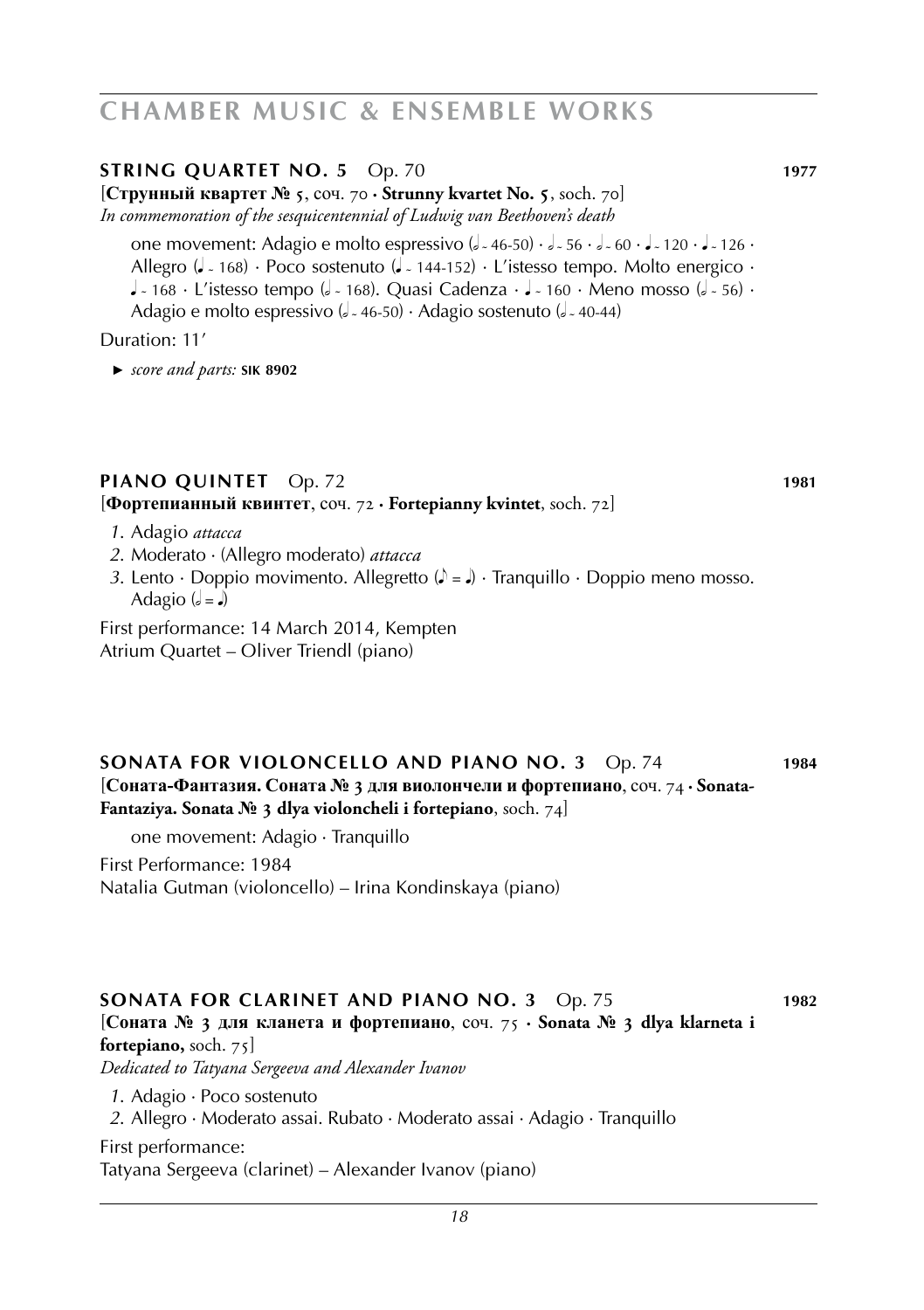#### **PHAEDRA** Op. 78, No. 1 **1985**

for solo viola, two violins, violoncello and piano

[**Федра** для альта соло, двух скрипок, виолончели и фортепиано, соч. 78 № 1 **· Fedra** dlya alta solo, dvukh skripok, violoncheli i fortepiano, soch. 78 № 1]

- 1. Федра [Phaedra] *Andante sostenuto* (1 ~ 74) · *Pocchissimo più mosso* (1 ~ 76) · *in tempo primo*
- 2. Музыка во дворце [Court Music] *Andantino* (J. ~ 56) · *Tranquillo*
- *3*. Очищение (катарсис) [Catharsis] *Sostenuto assai e poco rubato* · *Doppio mo vimento* (*j. ~ 66*) · *J. ~ 56* · *Meno mosso* · *J ~* 100 · *J ~* 120 · *Tranquillo*
- 4. Эпилог [Epilogue] *Doppio meno mosso* ( $\sqrt{ }$  96)  $\cdot$  *Tranquillo e molto sostenuto*

Duration: 24'

First Performance: 1986/1987, Moscow, Small Hall of the Conservatoire Evgenia Alikhanova, Valentina Alykova (violins) – Tatyana Kokhanovskaya (viola) – Olga Ogranovich (violoncello)

There is also a version of Phaedra for viola and piano (Sonata for Viola and Piano No. 2, Op. 78, 2).

CD: **TOCC 0330** Elena Artamanova (viola) – Christopher Guild (piano)

#### **Andantino 19??**

for violin and piano

[**Андантино** для скрипки и фортепиано **· Andantino** dlya skripki i fortepiano]

Andantino

#### **three easy pieces 19??**

for trumpet and piano

[**Три лёгкие пьесы** для трубы и фортепиано **· Tri lyogkie pyesy** dlya truby i fortepiano]

*1*. Little March *Tempo di marcia*

- *2*. Negro Song *Tranquillo*
- *3*. Happy Trumpet *Andantino*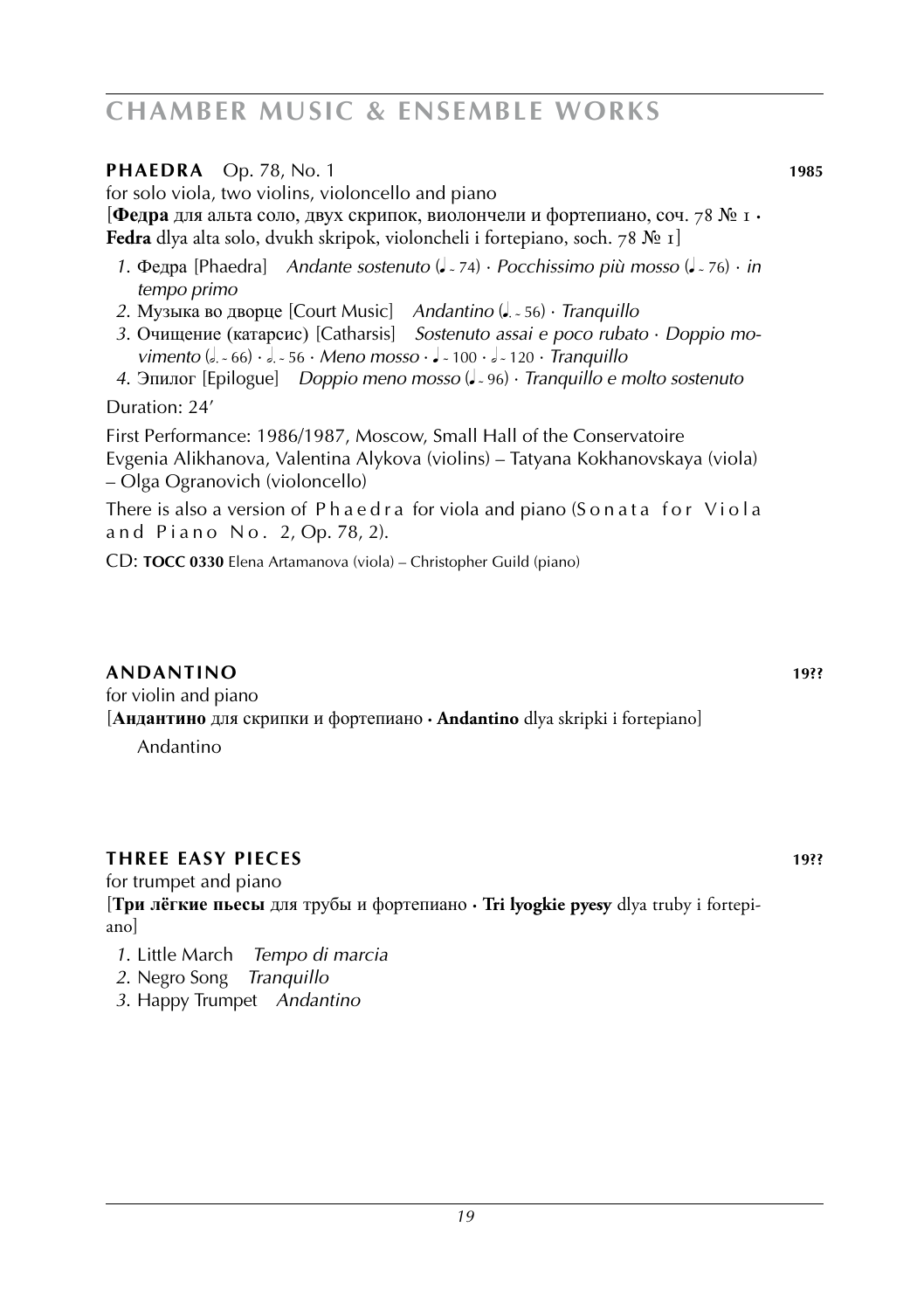#### **romance 1981**

for violoncello solo, violoncello ensemble and piano from the music to the film Lenin in Paris

[**Романс** для виолончели соло, ансамбля виолочелей и фортепиано (из кинофильма »Ленин в Париже«) **· Romans** dlya violoncheli solo, ansamblya violoncheley i fortepiano (iz kinofilma »Lenin v Parizhe«)]

one movement: Andante cantabile · Tranquillo · Con agitazione · Poco tranquillo

Duration: 6'

#### **lyrical waltz 19**??

for trumpet and piano [**Лирический вальс** для трубы и фортепиано **· Lirichesky vals** dlya truby i fortepiano]

#### **in the summer 19**??

for violin and piano [**Летом** для скрипки и фортепиано **· Letom** dlya skripki i fortepiano] Andante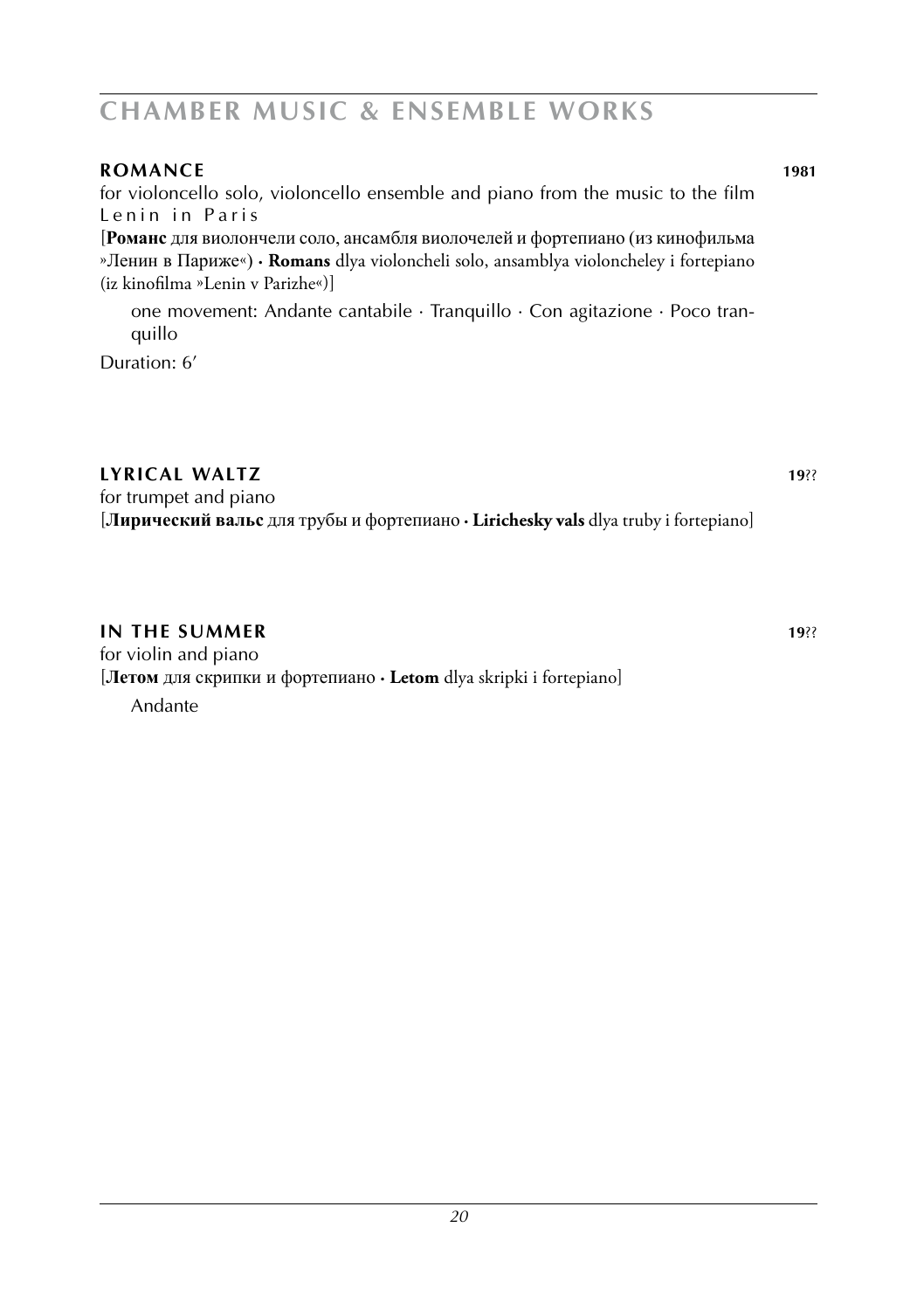### **vocal works**

**POETRY.** Cycle for two voices, clarinet, violoncello, piano and percussion on poems by Federico García Lorca (in Russian) Op. 65 **1971** [**Поэзия.** Цикл для двух голосов, кларнета, виолончели, фортепиано и ударных на стихи Федерико Гарсиа Лорки, соч. 65 **· Poeziya.** Tsikl dlya dvukh golosov, klarneta, violoncheli, fortepiano i udarnykh na stikhi Federiko Garsia Lorki, soch. 65] *Dedicated to Semyon Shlifstein*

- *1*. Прелюдия [Prelude] *Lento attacca*
- *2*. Дождь [Rain] *Lento attacca*
- *3*. Севильская песенка [Ditty from Seville] *Allegretto · Meno mosso attacca*
- *4*. Интерлюдия I [Interlude I] *Moderato · Poco tranquillo attacca*
- *5*. Мементо [Memento] *Sostenuto assai attacca*
- *6*. Немой мальчик [Dumb Boy] *Allegretto attacca*
- *7*. Интерлюдия II [Interlude II] *––– attacca*
- *8*. Среди маргариток [Among Daisies] *Moderato (con moto)*
- *9*. Вопль [The Cry] *Allegro moderato · Poco meno mosso attacca*
- *10*. Нежданно [Unexpectedly] *Allegro molto, agitato attacca*
- *11*. Интерлюдия III [Interlude III] *Moderato (rubato) · Adagio attacca*
- *12*. Жёлтая баллада [Yellow Ballad] *Allegretto attacca*
- *13*. Прощание [Farewell] *Lento*

soprano. tenor.  $0.0.1.0 - 0.0.0.0 -$  perc (tgl, bongo, 2 tom-t, side dr, glsp, marimba). piano, vc

**winter.** Five songs on verses by Luís de Camões **1985**

for high voice and piano (in Russian)

[**Зима.** Пять песен на стихи Луиса де Камоэнса для высокого голоса и фортепиано **· Zima.** Pyat pesen na stikhi Luisa de Kamoensa dlya vysokogo golosa i fortepiano] Russian translation by Vilgelm Levik

- *1*. Прощальный час [The Moment of Separation] *Adagio* · Poco tranquillo *attacca*
- *2*. Когда брожу я по полям зелёным ... [When I wander along the yellow fields ...] *Allegretto*
- *3*. Луга, леса в вечерней тишине ... [Meadows, forests in nocturnal quiet ... ] *Adagio attacca*
- *4*. Зачем, желания, вы стучитесь в грудь ... [For what, oh desires, do you knock in the chest ...] *Moderato attacca*
- *5*. Меняется и время, и мечты ... [Times and dreams are changing ...] *Lento · Poco rubato e molto sostenuto*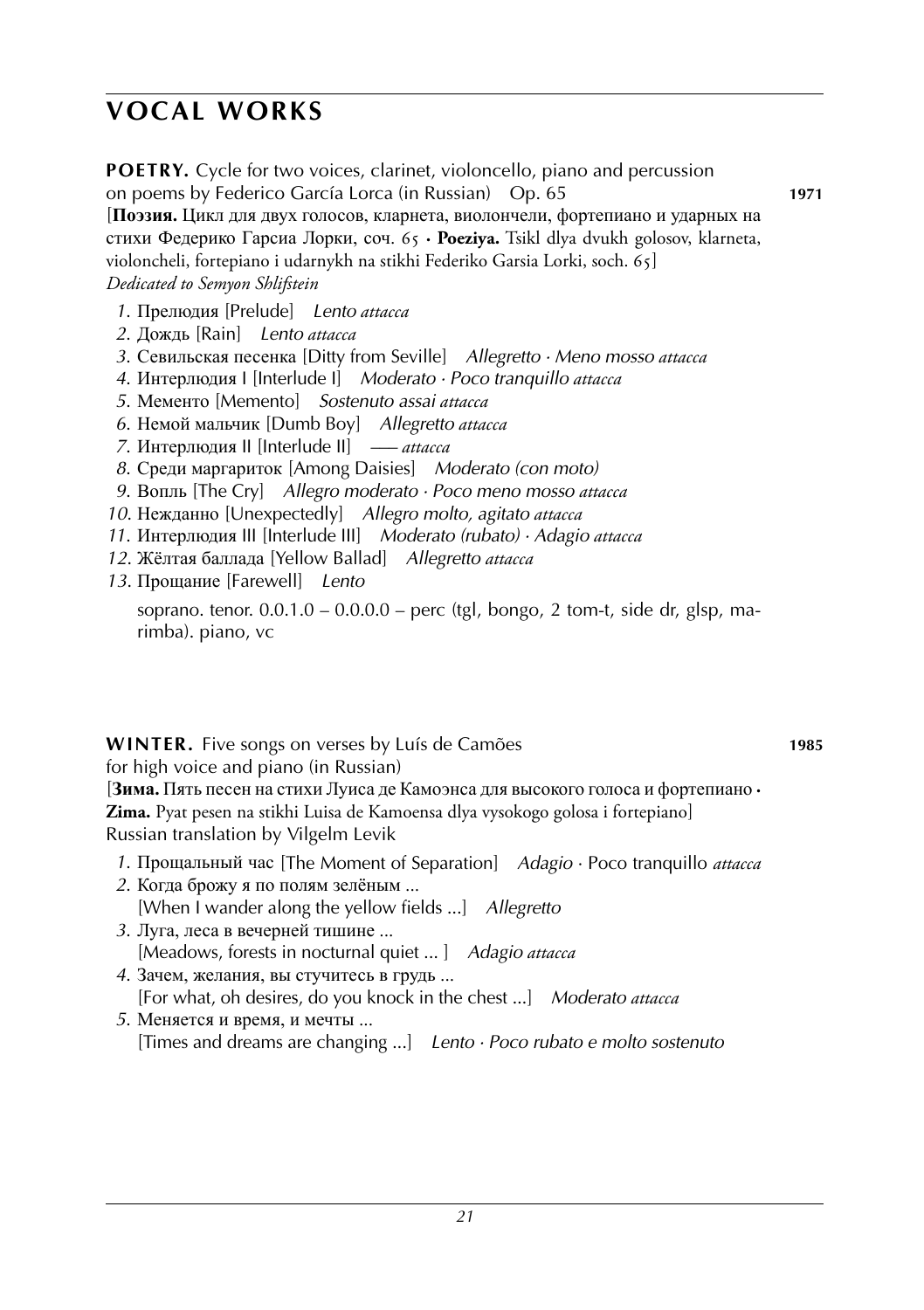#### **CHILDREN'S PIECES** Op. 25, Nos. 3, 5, 6, 8 **1952**

for piano

[**Детские пьесы для фортепиано**, соч. 25 № 3, 5, 6, 8 **· Detskie pyesy dlya fortepiano**, soch. 21 № 3, 5, 6, 8]

- . Весенняя песенка [Song of Spring] *Allegretto leggiero*
- . Ландыш [Lily of the valley] *Andante*
- . Летом [In the Summer] *Tempo di valse*
- . В полдень [Noon] *Andantino*

#### **children's pieces** Op. 39, Nos. 4, 8, 10, 15-17, 19, 22, 23, 25, 28, 30, **1960** 32, 33, 37, 38, 40, 41-43

for piano

[**Детские пьесы для фортепиано**, соч. 39 № 4, 8, 10, 15-17, 19, 22, 23, 25, 28,30, 32, 33, 37, 38, 40, 41-43 **· Detskie pyesy dlya fortepiano**, soch. 41 No. 4, 8, 10, 15-17, 19, 22, 23, 25, 28,30, 32, 33, 37, 38, 40, 41-43]

- . Грустная песенка [Sad Song] *Andantino* (4)
- . Полька [Polka] *Allegro scherzando* (8)
- . На прогулке [Strolling Around] *Allegretto* (10)
- . Пастушок [The Shepherd Boy] *Andantino* (15)
- . Часы [Clocks] *Allegretto* (16)
- . Негритянская колыбельная [Negro Lullaby] *Cantabile* (17)
- . Песенка [Ditty] *Moderato* (19)
- . Грустно [Sadly] *Andantino* (22)
- . Весной [In Springtime] *Allegretto* (23)
- . Ноктюрн [Nocturne] *Con moto* (25)
- . На берегу реки. Удмуртский напев [On the Riverbank. Udmurt melody] *Moderato. Cantabile* (28)
- . Маша спит [Masha sleeps] *Tranquillo. Cantabile* (30)
- . Цыплята [Chicklets] *Moderato. Leggiero* (32)
- . Птенец [The Baby Bird] *Andantino. scherzando* (33)
- . Дождик. Этюд [Rain. Etude] *Moderato* (37)
- . Частушка [Humorous Song] *Vivo* (38)
- . Тропинка. Этюд [The Path. Etude] *Andantino* (40)
- . Фугетта [Fughetta] *Con moto* (41)
- . Инвенция си минор [Invention in B minor] *Lento* (42)
- . Маленький вальс [Little Waltz] *Allegretto* (43)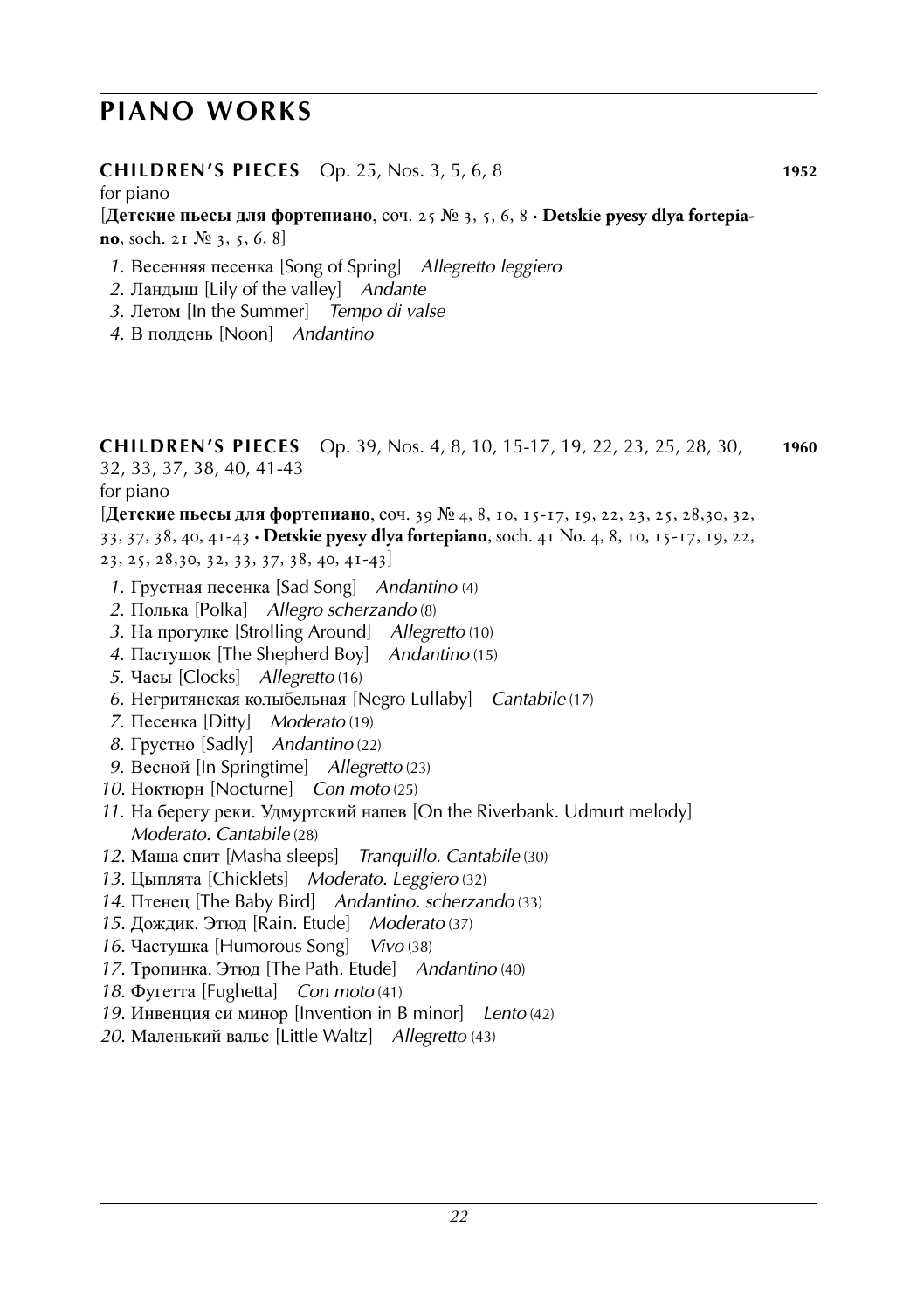#### **children's pieces** Op. 41, Nos. 1-5, 7-11, 13-17, 19-22 **1960**

#### for piano

[**Детские пьесы для фортепиано**, соч. 41 № 1-5, 7-11, 13-17, 19-22 **· Detskie pyesy dlya fortepiano**, soch. 41 No. 1-5, 7-11, 13-17, 19-22]

. Летним утром [On a Summer's Morning] *Andante cantabile* (1)

- . Мишка [Mishka] *Pesante* (2)
- . Танец (Скерцо) [Dance (Scherzo)] *Allegro* (3)
- . Дуэт [Duet] *Moderato* (4)
- . Весёлый скрипач [The Merry Fiddler] *Allegro* (5)
- . Марш [March] *Tempo di marcia* (7)
- . Былинный напев [Byliny Tune] *Adagio* (8)
- . Галоп. Этюд [Gallop. Etude] *Allegro* (9)
- . Осеняя сказка [Autumn Tale] *Sostenuto* (10)
- . Две подружки. Канон [Two Girlfriends. Canon] *Cantabile* (11)
- . Утреняя прогулка [Morning Stroll] *Allegretto* (13)
- . Токката [Toccata] *Allegro marcato* (14)
- . Флейта и контрабас [Flute and Double Bass] *Andantino* (15)
- . Мелодия [Melody] *Andante cantabile* (16)
- . Танец лесных росинок. Этюд [Dance of the Silvan Dew Drops. Etude] *Allegro assai, grazioso* (17)
- . Шутка [Joke] *Andantino* (19)
- . Рассказ гайдара [Gaidar's Tale] *Allegro* (20)
- . Гармошка [Accordion] *Vivo giocoso* (21)
- . Задумчивый валс [Thoughtful Waltz] *Andantino* (22)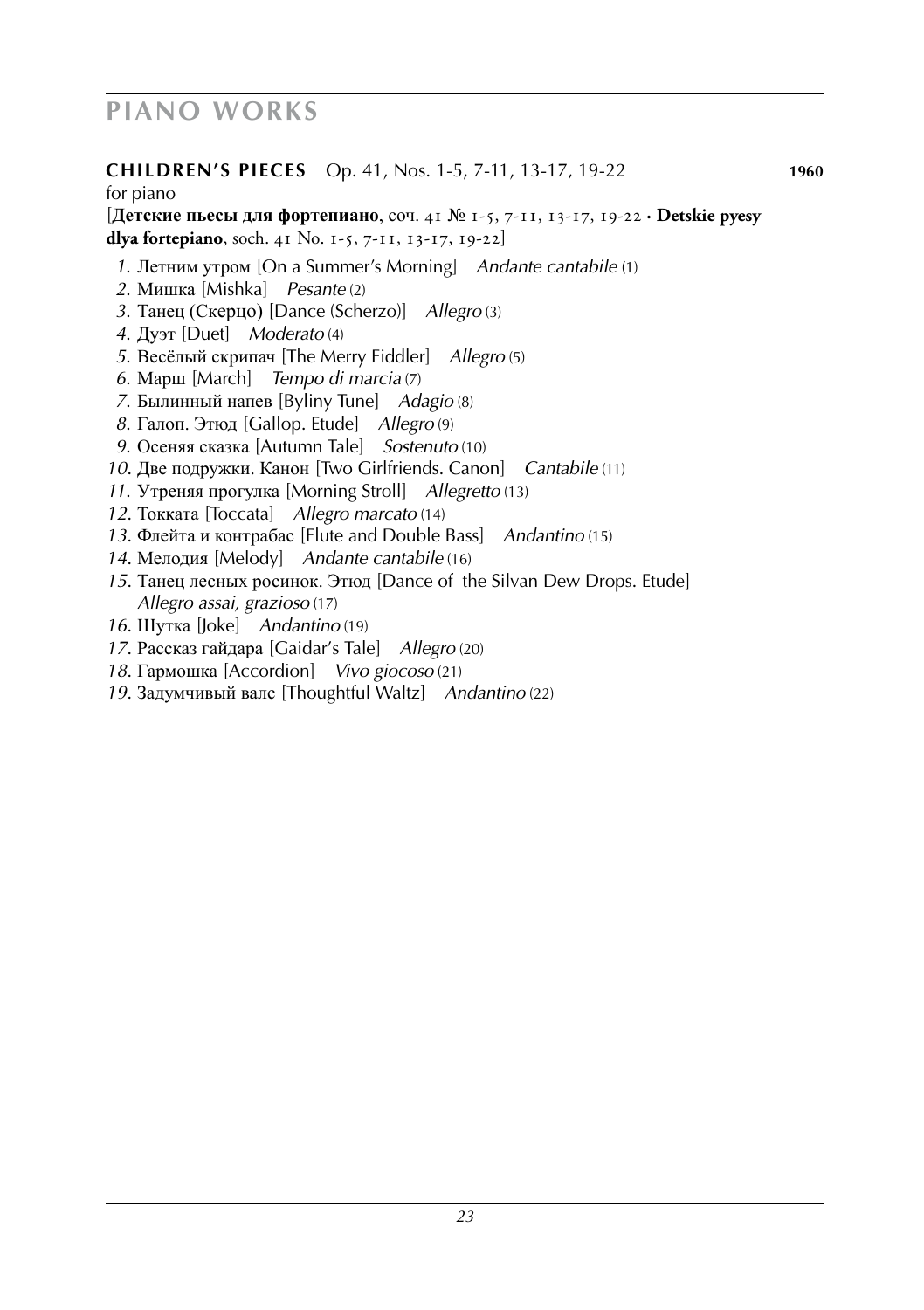#### **inventions** Op. 46 **1962**

#### for piano [**Инвенции** для фортепиано, соч. 46 **· Inventsii** dlya fortepiano, soch. 46] *1*. Прелюдия [Prelude] Andante risoluto (2 × 72) · *Poco tranquillo* (2 × 56) · Animato (q . ˜ 66) *attacca* 2. Инвенция № 1 [Invention No. 1] [a due voci] *Tranquillo* (1 < 66) *3*. Инвенция № 2 [a due voci] *Allegretto* ( $\sqrt{ }$ -96) *4*. Инвенция № 3 [a due voci] . 42) · *Poco più mosso* (J. ~ 46) *5*. Инвенция № 4 [a tre voci] 132-138) · *Allegro moderato*  $\left( \frac{1}{2} \times 132 - 138 \right)$ *6*. Инвенция № 5 [a tre voci] 52) *• Andante* (2,46) *7*. Инвенция № 6 [a due voci] Allegretto  $($ . 116) *8*. Инвенция № 7 [a due voci] Allegro giovinale  $(J. 112)$ *9*. Инвенция № 8 [a tre voci] *Andante risoluto* ( $\sqrt{2}$  > *Adagio* ( $\sqrt{2}$  + 46) *10*. Инвенция № 9 [a due voci] 120) *· Poco sostenuto · •* - 116 *11*. Инвенция № 10 [a tre voci] Adagio ( $-48-50$ ) *12*. Инвенция № 11 [a tre voci] Allegro moderato  $(J - 132)$ *13*. Инвенция № 12 [a tre voci]  $-96-100$   $\cdot \sqrt{2112-116}$   $\cdot \sqrt{2126}$   $\cdot \sqrt{2132}$   $\cdot$  $\overline{\phantom{a}}$  $112 \cdot \sqrt{ }$  - 100 *14*. Инвенция № 13 [a tre voci] *Allegretto* ( 108) · *Meno mosso* · *Adagio* · *Poco con moto* · *Allegretto* ( $\sqrt{2}$  - 120) *15*. Инвенция № 14 [a tre voci] 72) · *Moderato (Poco più*  $mosso)$  ( $\sqrt{2}$  – 92) · *16*. Инвенция № 15 [a due voci] *Allegro giocoso* (2 152-160) *17*. Инвенция № 16 [a tre voci] *Lento* ( $\sqrt{6}$  - 66)  $\cdot$   $\sqrt{2}$  - 80  $\cdot$   $\sqrt{2}$  - 100  $\cdot$   $\sqrt{2}$  - 60 *18*. Инвенция № 17 [a due voci] *Maestoso e risoluto* (J – 80-86) · Allegro molto (<sup>q</sup> ˜ 116-120) *attacca 19*. Постлюдия [Postlude] *Allegro (Meno mosso)* ( $\sqrt{ }$  - 120)

The Prelude and six inventions from Op. 46 (Nos. 9, 10, 13 and 16 and Nos. 12 and 17) are also available in the composer's version for string orchestra.

 ► *also see:* ORCHESTRAL WORKS: I n v e n t i o n s , Op. 46(a)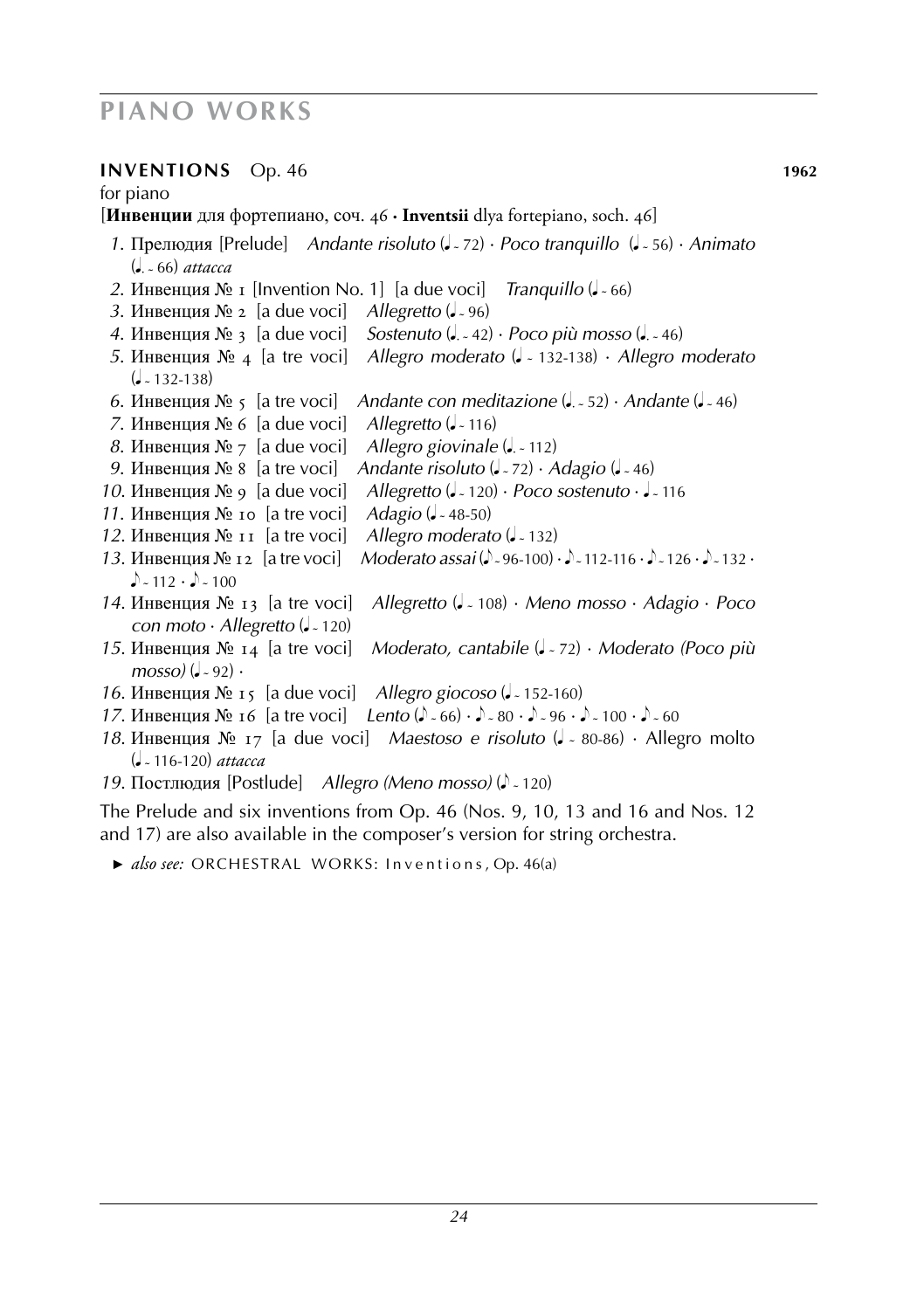#### **the hungarian Album.** 14 Pieces for Piano Op. 54 **1966**

[**Венгерский альбом.** 14 пьес для фортепиано, соч. 54 **· Vengersky albom.** 14 pyes

dlya fortepiano, soch. 54] *Dedicated to Vera Irsai and Magda Szavai*

- *1*. Аист [The Stork] *Cantabile. con moto*
- *2*. Парк веселья [The Fun Park] *Allegro*
- *3*. Вечером у реки [Evening at the River] *Andante cantabile*
- *4*. Воскресное путешествие [Sunday Journey] *Allegro*
- *5*. У меня была козочка (Народная песня) [I Once Had a Goat (Folk song)] *Mo derato* · *Poco tranquillo*
- *6*. Свирель (На Хевешской равнине) [Pipe (On the Plain of Heves)] *Allegretto*
- *7*. Старый замок [The Old Castle] *Largamente*
- *8*. В зоологическом саду [In the Zoo] *Allegro*
- *9*. Церковь в Буде (Хорал) [A Church in Buda (Chorale)] *Moderato*
- *10*. В лесу [In the Forest] *Andante, rubato*
- *11*. Незнакомая песенка [Unknown Ditty] *Andantino*
- *12*. Прогулка за город с венгерскими друзьями [A Stroll in the Suburb with Hungarian Friends] *Allegro moderato (quasi allegretto)*
- *13*. Широкий Дунай [Broad Danube] *Tranquillo · Poco tranquillo*
- *14*. Пляска [Dance] *Allegro*

First Performance: 1967/1986, Moscow, Small Hall of the Conservatoire Anatoli Vedernikov

#### **sONATINA FOR PIANO** Op. 63, No. 1 **1971**

[**Сонатина для фортепиано**, соч. 63 № 1 **· Sonatina dlya fortepiano**, soch. 63 № 1]

- *1*. Allegro moderato
- *2*. Lento
- *3*. Allegro molto

First Performance: Moscow, House of Composers Alexander Rabinovich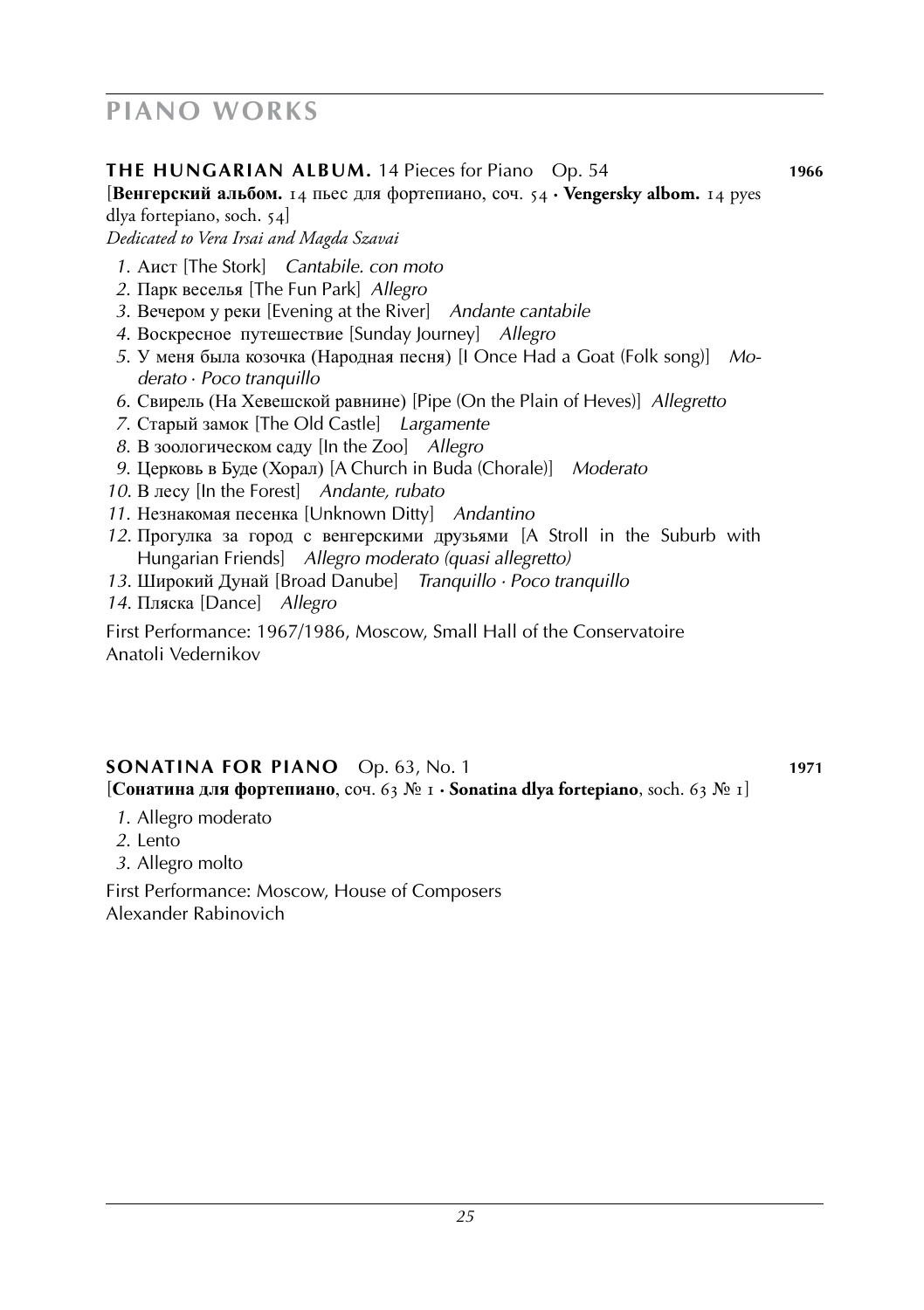#### **sonata for two pianos** Op. 76 **1985**

[**Соната для двух фортепиано**, соч. 76 **· Sonata dlya dvukh fortepiano**, soch. 76] *Dedicated to Elena Sorokina and Alexander Bakhchiev*

- *1*. Adagio · Allegro moderato · Poco meno mosso · Adagio *attacca*
- *2*. Lento · Sostenuto · Sostenuto *attacca*
- *3*. Allegro · Adagio · Adagio

First performance: 1986, Moscow, Small Hall of the Conservatoire Elena Sorokina, Alexander Bakhchiev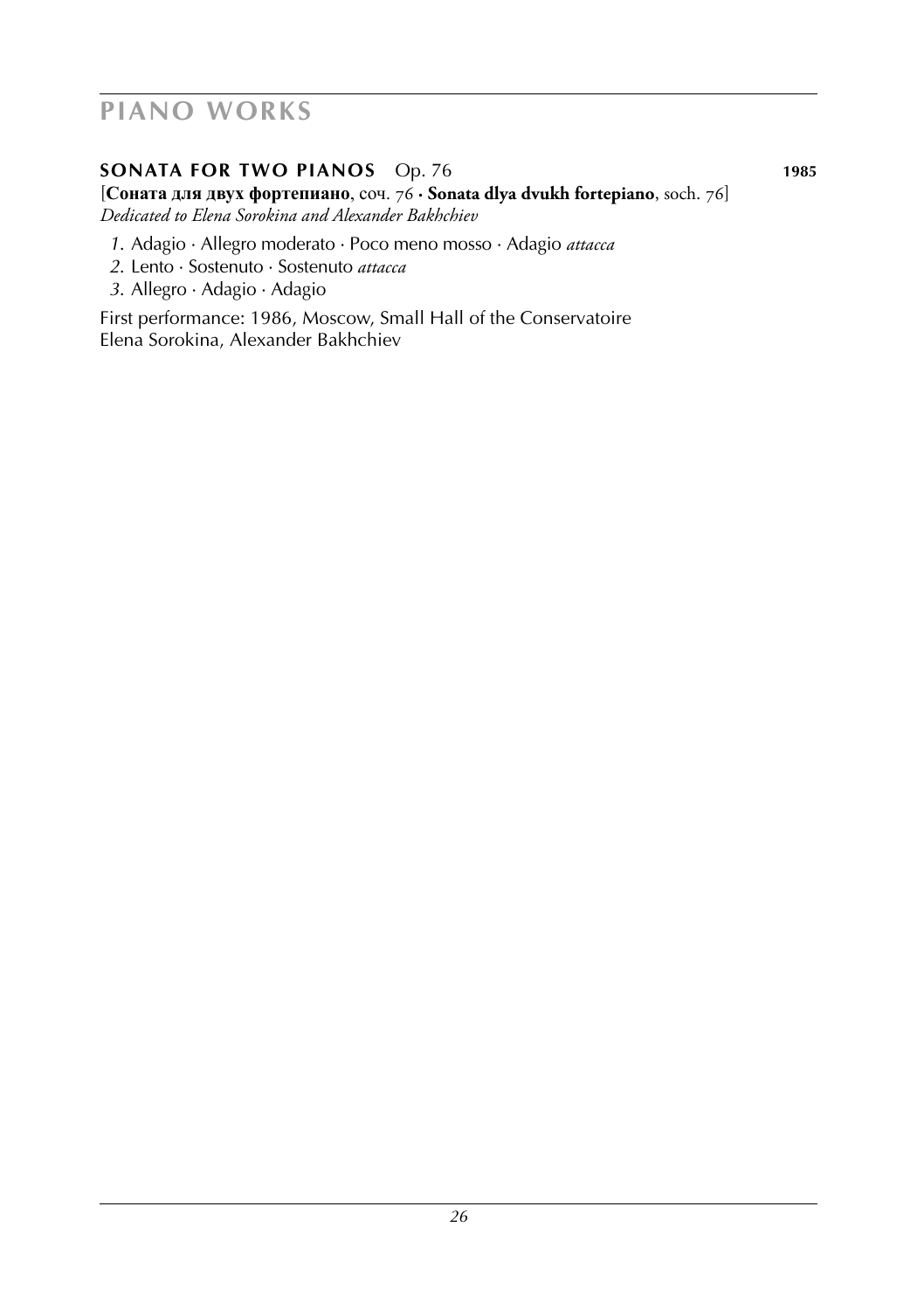### **film music**

### **lenin in paris 1981**

Music to the Film [**Ленин в Париже.** Музыка к кинофильму **· Lenin v Parizhe.** Muzyka k kinofilmu]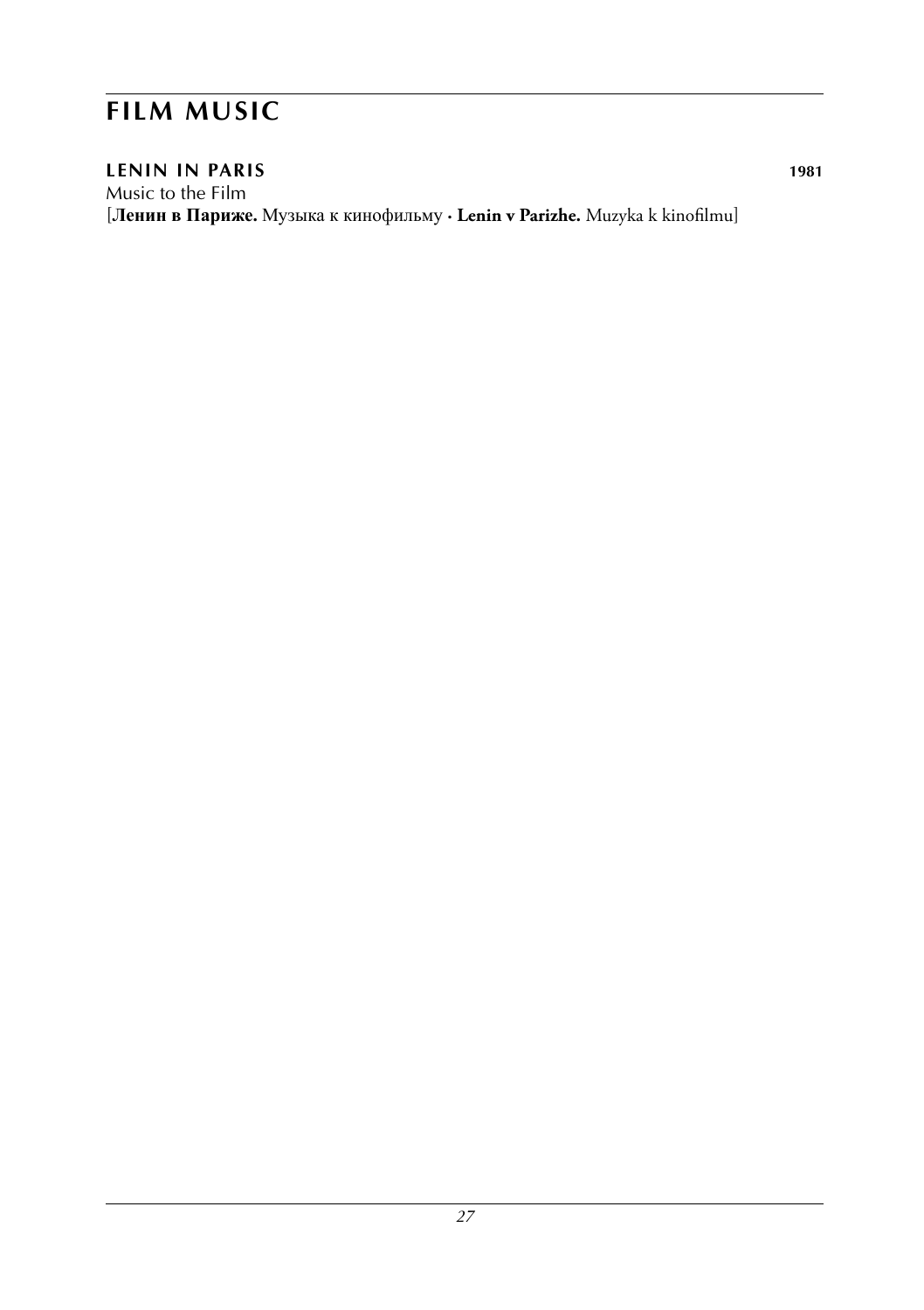# **alphabetic index**

| Children's Pieces, Op. 39, Nos. 4, 8, 10, 15-17, 19, 22, 23, 25, 28,          |
|-------------------------------------------------------------------------------|
|                                                                               |
|                                                                               |
|                                                                               |
|                                                                               |
|                                                                               |
|                                                                               |
|                                                                               |
|                                                                               |
|                                                                               |
|                                                                               |
|                                                                               |
| <b>Fantasia concertante</b> on Slovakian and Moravian Themes, Op. 38, No. 2 8 |
|                                                                               |
|                                                                               |
|                                                                               |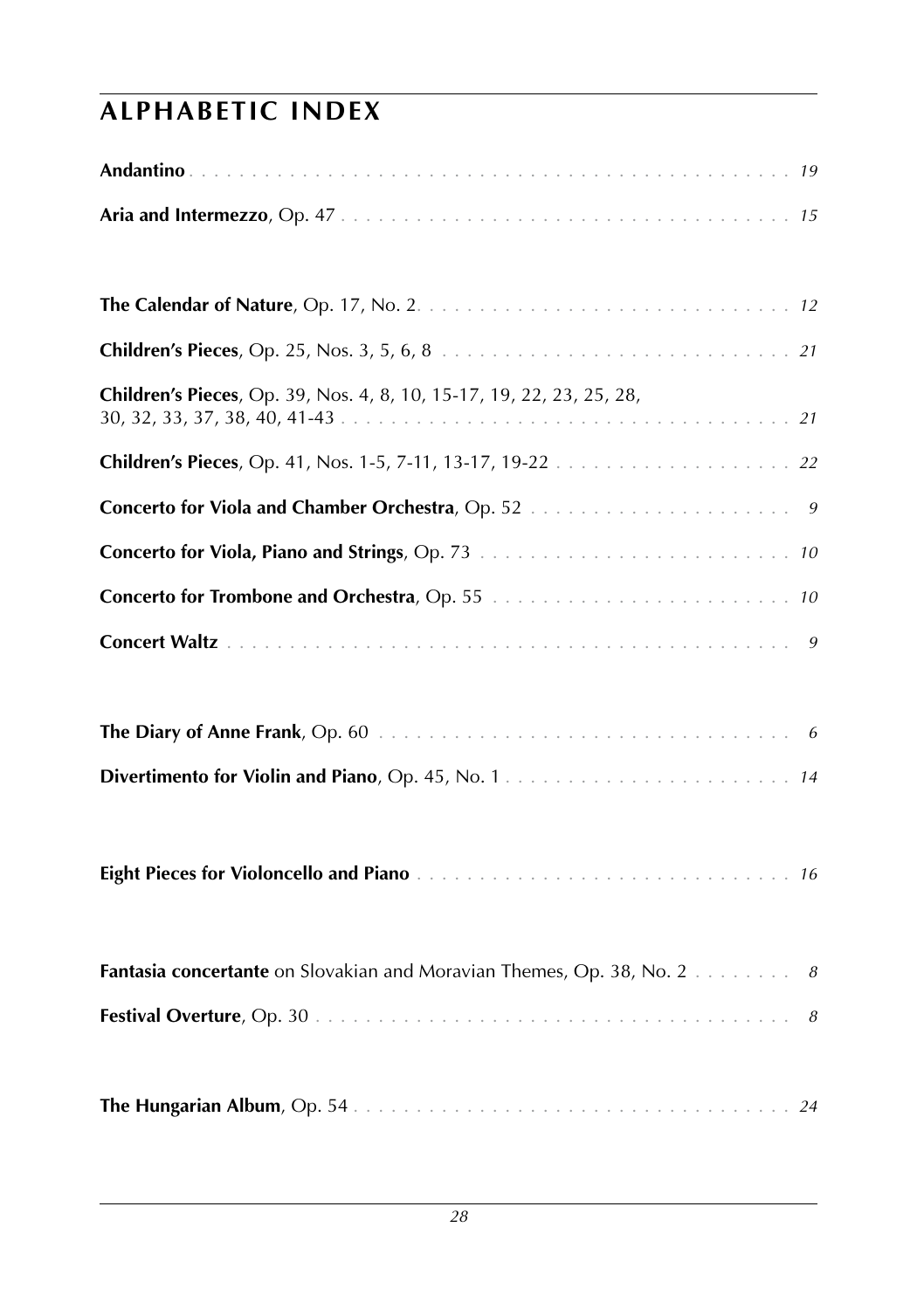# **alphabetic index**